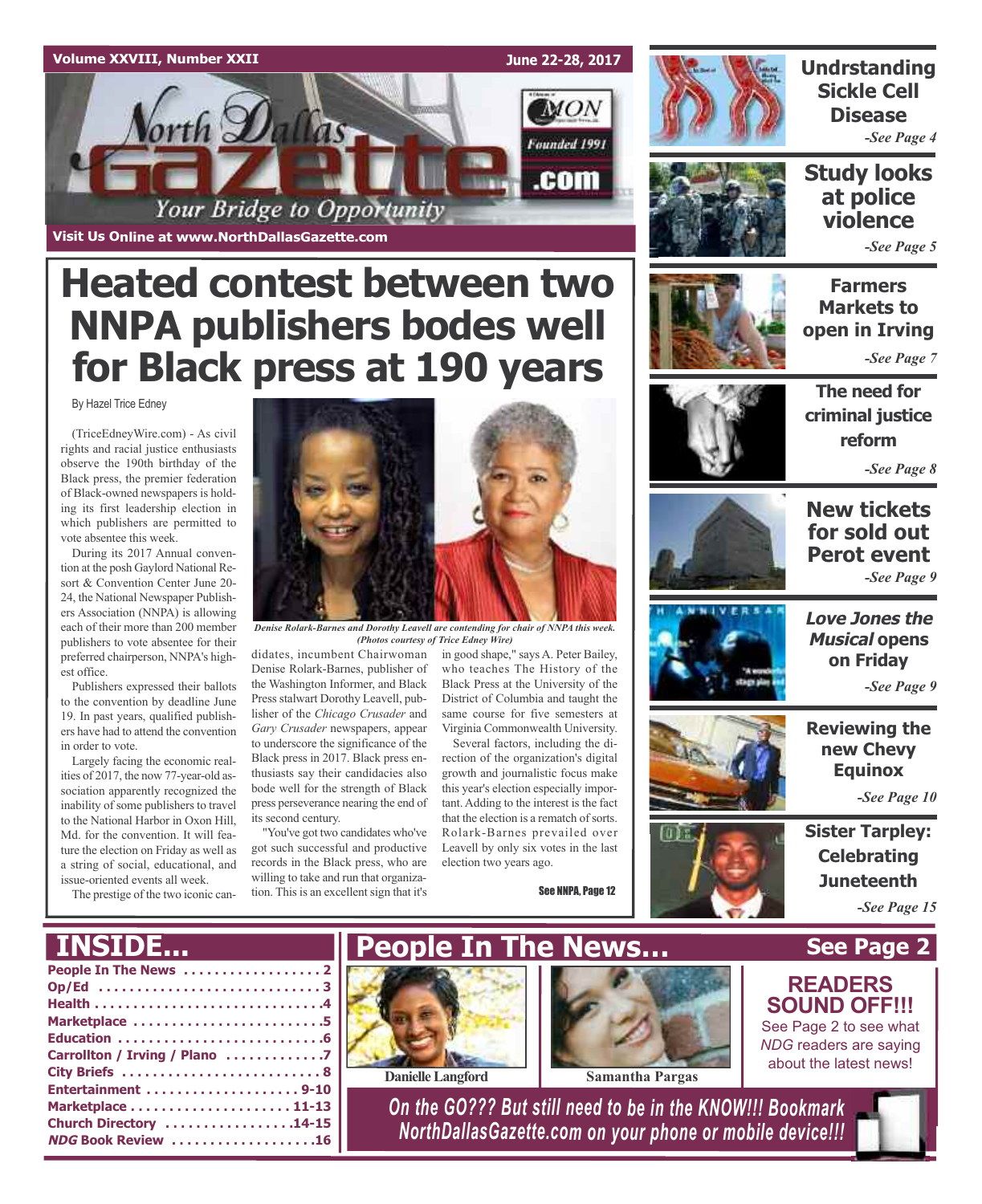#### **People in the News www.NorthDallasGazette.com**

### **Danielle Langford**

Danielle Langford, professor, author, and empowerment specialist, knows a thing or two about pain. While doing hundreds of workshops and presentations with women and teens on self-esteem, emotional bankruptcy, and putting yourself on the list; Danielle was suddenly faced with her own personal circumstances, that left her traumatized and devastated.

She felt like she was losing, and needed to regroup and turn her pain into purpose. It seemed to begin with normal life transitions;



her only son leaving for college, but then other things started to happen in her personal life that left her baffled, confused, and heartbroken. Although Danielle was excited to be starting

### **Samantha Pargas**

Samantha Pargas, a sophomore at Lancaster High Sc hool in Lancaster Texas has been selected as a Delegate to attend the Congress of Future Science and Technology Leaders in Lowell, MA June 29 - July 1, 2017.

The Congress is an honors only program for high school students who are passionate about science, technology, engineering or mathematics (STEM). The purpose of this event is to honor, inspire, motivate and direct the top students in the country who aspire to be scientists and technologists,



to stay true to their dream and to provide a path, plan and resources to help them reach their goal.

"I am very excited to have this opportunity and to be able to learn from people who have the knowledge of the field that I want to go into," Pargas said. "I also feel honored to represent my school district."

The pain was insurmountable; but Danielle

friends."

her job as a Professor teaching Business Entrepreneurship, she was also dealing with her Dad (her first love) being diagnosed with an infection, and later cancer that would be his demise.

If there ever was a daddy's girl, Danielle was it. She felt like all the men in her life were leaving, disappearing, or passing. And felt as many of us do, ALONE. She found that one of her favorite quotes from John Churton Collins must be true: "In prosperity our friends know us, in adversity we know our

She was nominated by Dr. John C. Mather, the winner of the Nobel Prize in Physics and Science

Director of the National Academy of Future Scientists and Technologists to represent Texas based on her academic achievement, leadership potential and passion for science and technology.

During the three-day Congress, Pargas will join students from across the country and hear

Nobel Laureates and Na-

had to tell herself, what she had told so many women and teens in her workshops and presentations, that she was worthy, and valued, and had to exhibit self-love, self-worth, and self-esteem, because it all starts with self.

Danielle is also a spiritual person, and totally used this time to turn towards whom she calls God. She knew that God had promised never to leave or forsake her, so she prayed, fasted, and asked for the lesson, and what to do with what she was being taught. She is writing her second book entitled Next Chapter – Turning Your Pain Into Purpose.

tional Medal of Science recipients talk about leading scientific research; receive advice from deans of the world's top tech universities; meet fellow teen science prodigies; and learn about cutting-edge advances and the future of science and technology.

"This is a crucial time in America when we need more nimble-minded and creative scientists and technologists who are even better prepared for a future that is changing exponentially," Richard Rossi, Executive Director, National Academy of Future Scientists and Technologists said. "Fo-

This is a book that she believes will touch and connect with women all over the world on a personal and fulfilling level.

Danielle has also been featured in multiple media outlets, including comments in *O Magazine* three times.

Check out what others have had to say about Danielle's speaking and workshops via her website link at www.pinkempowers.com/testimonials-radiohost

Here's an excerpt from "Next Chapter – Turning Your Pain Into Purpose":

*Sometimes your restoration will come during your*

cused, bright and determined students like Samantha are our future, and she deserves all the mentoring and guidance we can give

This selection for the Congress aligns with the vision of Lancaster ISD, the first K-12 STEM District model for all students and Pargas can already see that her daily educational experiences have provided her with a head start on the skills needed to succeed. "By being a part of a STEM-focused campus in Lancaster ISD, I have had lots of experience in science, technology, engineer-

her."

*revelation in isolation. Whew! That was a Rev. Jessie Jackson moment.*

*Let me explain. All circumstances where we are challenged, comes to teach us some-thing. This is where you hope and search for the revelation. An ah-ha moment if you will. But often receiving or getting to the revelation is a process, because we're STILL looking outside of ourselves. When we go deeper, sometimes real deep we can see. I mean really see how God has always been there, and here comes the revelationdefined as a surprising fact made known.*

ing and math," she said. "My classes and experiences have helped me to find my passion for mathematics and problem solving."

Her mother, Kelli Wooten, who is a staff member in Lancaster ISD, is also excited about her daughter's opportunity. She said that since Pargas will be a first-generation college student, this could be the gateway for greater success. "This is a once in lifetime

opportunity and I am very excited for and proud of Samantha," she said. "She

#### See PARGAS, Page 6

## **NDG Readers Sound Off...**

**Ed Gray,** *NDG* **Senior Columnist: Dallas City Council Fireworks Coming Soon!** Great analysis! *-- Mary Warren*

Excellent analysis ... *-- Wylie H. Dallas via Facebook*

"Die" not "Dye" but I am very glad to see this article and a campaign to have the practice of buying Oak Cliff put to an end. *-- Edward H. Sebesta*

*via Facebook*

That Ed Gray considers

Tennell Atkins part of the "new generation" that will butt heads with the Mayor is hilarious!

Atkins is old school, highly connected and will go with the Mayor 100% of the time. Always has. *-- Raymond M. Crawford via Facebook*

WELLWRITTEN AND ON POINT! *-- Arthur Fleming*

*via Facebook*

#### **Tribute to Black Fathers**

Simply loving and lovely. She is truly an accomplished writer. *-- Geraldine Perry*



Very positive story and a great read. *-- Brian Allen*

Beautiful expression of love, admiration and gratitude. You rock!

*-- Candace Thompson via Facebook*

Candice, thanks for sharing. Awesome!!! *-- Tim Cooks via Facebook*

**To share your opinion visit NorthDallasGazette.com**



\$69\* DIVORCE

*For the 411 in the community, go to www.northdallasgazette.com*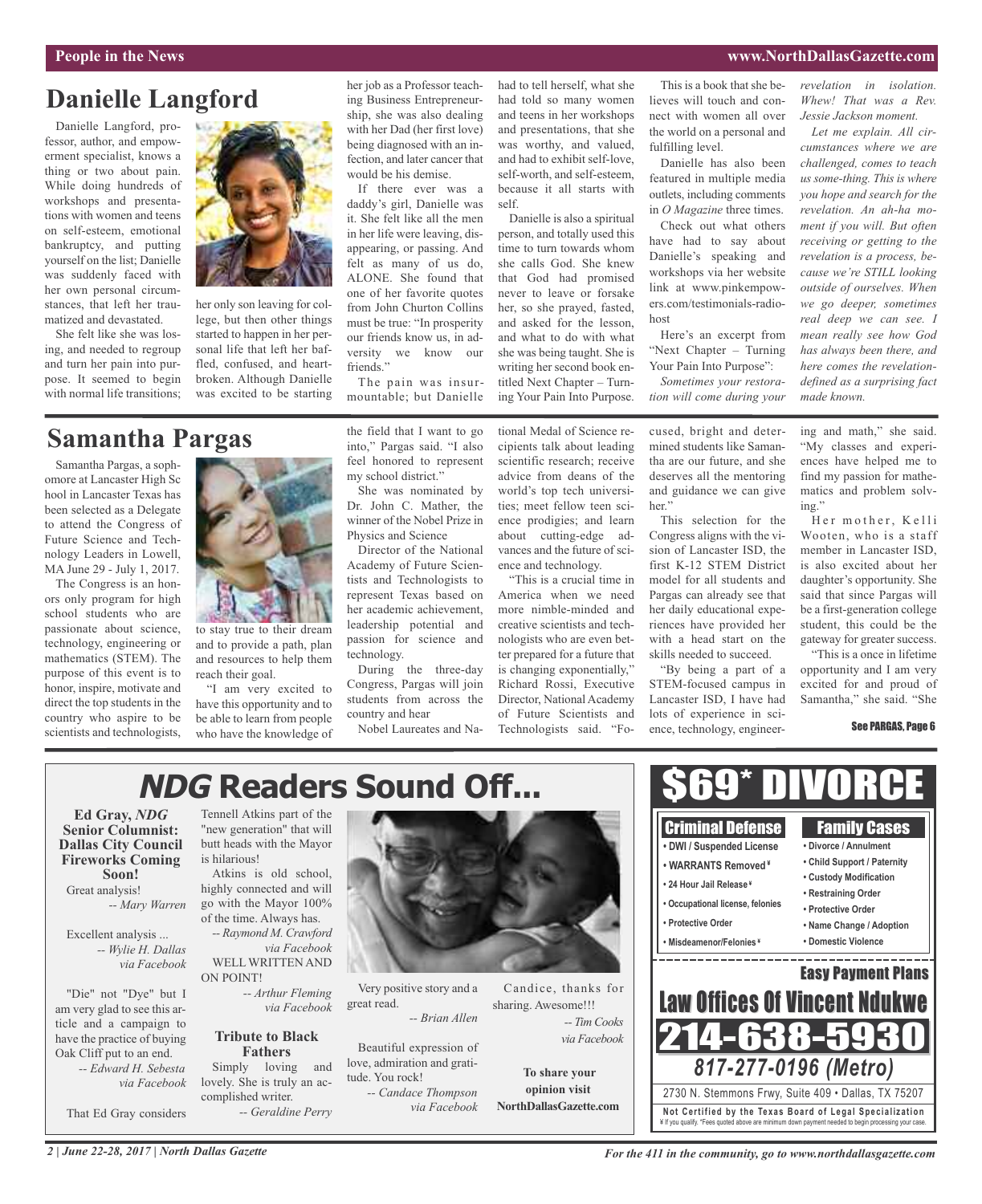#### **www.NorthDallasGazette.com Op-Ed**



## **Trump cuts critical services to pay for wealthy tax cuts**

By Frank Clemente

(American Forum) At a recent press conference at the U.S. Capitol, Marta Conner told reporters, "My daughter Caroline is alive because of Medicaid." Caroline suffers from Rett Syndrome, a rare, debilitating neurodevelopmental disease that prevents her from using her hands, talking, and walking.

Marta says that Caroline has roughly 90 seizures a year and relies on 10 medications. Without her medication, Caroline would have seizures every day. Caroline's care requires hospitalgrade equipment including a cough assist machine, a nebulizer, oxygen supplies, and help from nurses. Marta relies on Medicaid to pay for the substantial costs that her insurance doesn't cover.

So why would President Trump so cruelly threaten Caroline's care and the care of millions of other Americans by drastically cutting Medicaid in his recently released budget? Sadly, there's a simple explanation: he wants to give huge tax cuts to big corporations and billionaires like himself.

It's been widely reported that President Trump's proposed budget would steal trillions of dollars from services that working families rely on – including Medicaid, Social Security, and public education. What makes the cuts even more outrageous is that they're being used to pay for Trump's massive tax cuts for the wealthy and corporations. So much for his populist promises from the campaign trail.

Trump's proposed budget would cut \$4.3 trillion overall over 10 years from a full spectrum of vital public services, including education, nutrition, medical and disability insurance, NASA, national parks, environmental protection, and medical research.

Trump's budget would take away tax credits from low-income workers and parents. He would make it harder for students to afford college, families to put food on the table, seniors to get nursing-home care, and injured workers to support themselves.

At the same time, Trump is preparing a tax plan that could cost \$6 trillion (based on the proposal he put forward last year during the campaign), mostly to the benefit of the wealthy and huge corporations. He claims the tax cuts will pay for themselves through greater economic growth, but that would defy all historical precedent and basic arith-

Whatever you think about Salva Kiir Mayardit, he is our president and our people put him in office. The South Sudanese never quite understood why President Barack Obama openly talked about circumventing the will of people, by coming up with a "different plan" for the future of the fledgling nation. In 2015, Voice of America reported that Obama contemplated moving forward "with a different plan," because he thought that our leaders were "incapable of creating" a lasting peace. Obama and the United Nations tried to enforce a strict August 17 deadline forsigning the peace deal

ence.

metic. No reputable experts agree with the administration's claim.

So, Trump and Republicans in Congress will really be paying for their high-end tax breaks by taking away services that working families and seniors rely on.

There are numerous examples of this terrible tradeoff—cutting services for ordinary people to fund tax cuts for corporations and the wealthy-throughout Trump's fiscal plans.

For example, Trump would cut \$2.5 trillion over 10 years from services directed at low- and moderate income families. This would essentially pay for a \$2 trillion tax cut for the "passthrough" business income of hedge fund managers, corporate lawyers, and real estate developers (like Trump). This tax break is such a personal financial boon for the president—his business is composed of more than 500 pass-through entities—that it's been rightly dubbed "The Trump Loophole."

Trump's budget would cut \$610 billion from Medicaid, which provides health care coverage for more than one in five Americans—nearly 69 million people. Medicaid pays for half of all nursing home and other long-term care. Yet Trump wants to let tax-dodging multinational corporations off the hook for \$600 billion in U.S. taxes they owe on profits they've stashed offshore.

(By the way, those Medicaid cuts are on top of more than \$800 billion in Medicaid cuts inflicted by the Congressional Republican health care plan endorsed by the president.)

Trump proposes slashing \$192 billion over the next decade from nutrition assistance (food stamps) that 42 million people need to keep from going hungry. Yet Trump's plan to abolish the estate tax would give away \$174 billion to millionaires and billionaires. The estate tax only affects the richest one in 500 families, those couples with fortunes of \$11 million and up.

Millionaires, billionaires and rich corporations do not need more tax breaks—they need to start paying their fair share. Any attempt by the president to slash public services essential to the health and well-being of America's working families to pay for these tax breaks must be stopped. The lives of Caroline Conner and millions of others must not be put at risk.

*Frank Clemente is executive director of Americansfor Tax Fairness.*

## **South Sudan offers opportunity for Trump**

By Bona Malwal NNPAGuest Columnist

I am a native of Sudan and now of South Sudan, and I've held several positions inside and outside of the government of Sudan.

America has always had a special place in my heart.

Let me state clearly, that without the help and support of the United States and especially former president, GeorgeW.Bush, there would be no independent South Sudan today.

South Sudan split from Sudan and became a sovereign nation on July 9, 2011.

My president, Salva Kiir Mayardit, fought for many decades in the bush to help

bring about our independ-

I wasthrilled to see the po-

that year.

litical change in the U.S. with the election of Donald Trump. Republicans have always been good to the continent of Africa and especially to South Sudan.

We are hoping to have much better relations with the Trump Administration than we had with the Obama Administration.We wantAmerica to know that we are open for business, investment, and a mutually beneficial relationship.

Yes, we have oil, but we also have great agricultural opportunities, as well. We have some of the most fertile land anywhere in the world. Earlier this year, our fi-

nance minister pledged to double oil production to nearly 300,000 barrels per

day. We can also be a staunch ally to the U.S. in the global fight against terrorism. We are neighbors of Kenya and Ethiopia. We are also a majority Christian nation.

It is my sincere hope that American foreign policy under President Donald Trump will return to the old United States policy of support in friendship, coupled with respect for the sovereignty of states.

It is my sincere hope, that the Trump Administration will give support for these new peace efforts in South Sudan, rather than holding the threat of regime change over our heads.

*Bona Malwal is an academic visitor at Oxford.*

For the 411 in the community, go to www.northdallasgazette.com June 22-28, 2017 | North Dallas Gazette | 3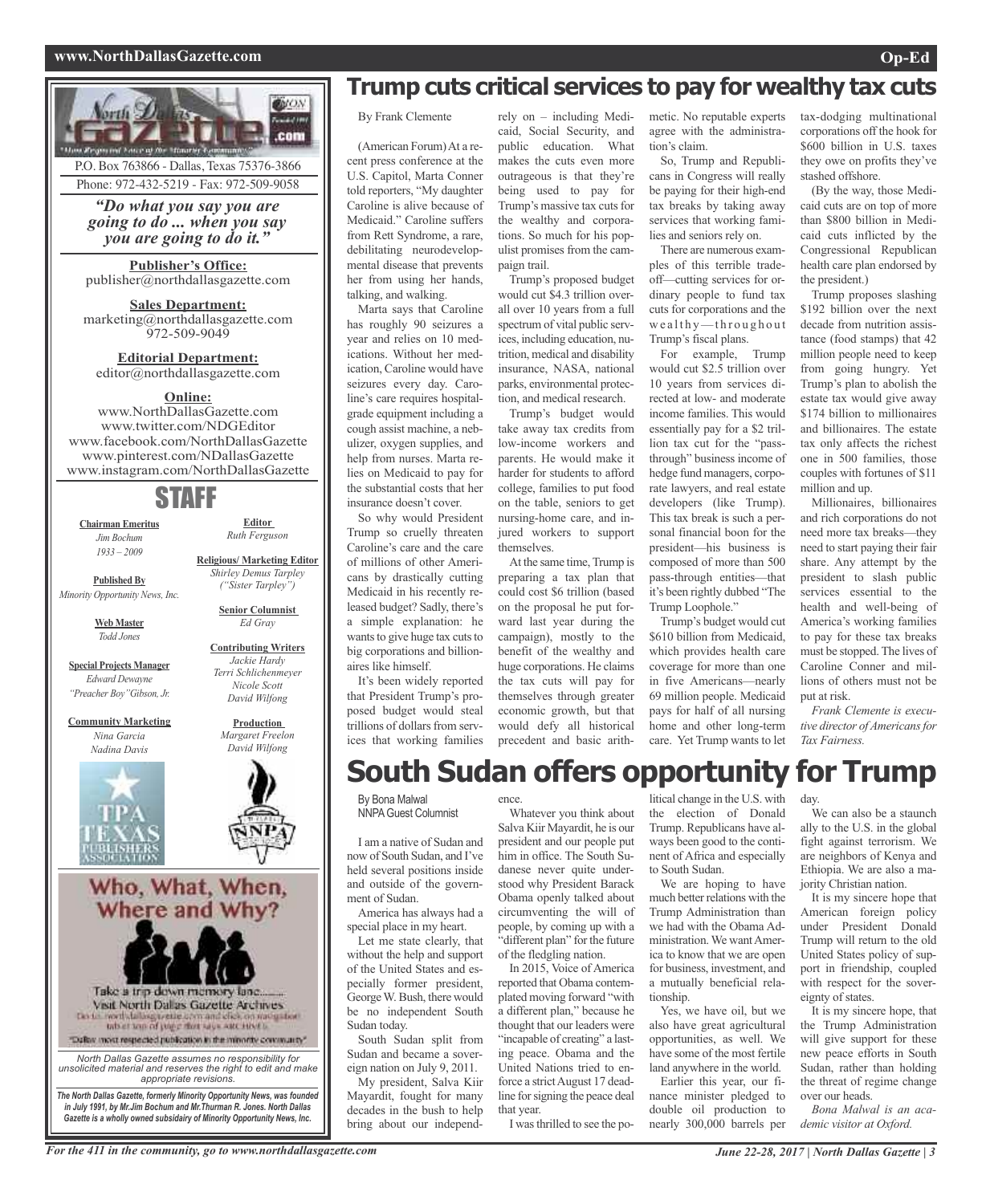# **Ask Dr. Kevin: Understanding Sickle Cell Disease**

*National Human Genome Research Institute*

*Ask Dr. Kevin is a new feature brought to you by Pfizer Rare Disease in collaboration with the National Newspaper Publishers Association (NNPA) to increase understanding of sickle cell disease. Dr. Kevin is currently the Chief Medical Officer for Rare Disease at Pfizer. He pursued medicine after being inspired by his father's work as a general practitioner in his hometown of Baton Rouge. Dr. Kevin is passionate about raising awareness and increasing understanding of sickle cell disease in the African-American community. In this article, Dr. Kevin answers common questions aboutsickle cell disease and its impact on the African-American community and provides tips for living with and supporting someone with the disease.*



#### **What is sickle cell disease?**

Sickle cell disease (SCD) is an inherited genetic disease that affects hemoglobin, the oxygen-carrying protein within red blood cells (RBC). While normal RBCs are flexible and ovalshaped, individuals with SCD have sharp, crescentshaped RBCs that have trouble passing through the body's blood vessels, irritat-

ing the vessels' lining. This irritation leads to the production of "sticky" proteins that cause RBCs to clump together, along with other cells in the blood, and creates blockages in blood flow. The reduced blood flow leads to severe pain and organ damage, like the heart, brain, eyes, liver, lungs, and spleen (causing the inability to fight certain infections).

#### **How does someone get sickle cell disease?**

SCD is passed from parent to child. Everyone has two hemoglobin genes, one from each parent, and both parents must carry and pass the sickle cell gene to their child. With each pregnancy, the child has a 25% chance of having SCD if both parents have the trait. **Is sickle cell disease**

**contagious?**

No. You can only inherit it if your parents carry the sickle cell gene and pass it to you. SCD is a serious, lifelong condition that a person has from birth. You do not "lose" or "outgrow" it over time.

**Are African-Americans more likely to have sickle cell disease?**

SCD is more common in certain ethnic groups, especially those of African de-

scent. It is estimated that and stress. nearly one in 14 African-American individuals carries the sickle trait and SCD occurs in one out of every 500.

#### **What is the most common symptom for people with sickle cell disease?**

Pain is the most common and difficult symptom of SCD, as it can be sudden and so severe that people need to go to the emergency room (ER) or be admitted to the hospital. This type of pain is referred to as a sickle pain crisis" or "vasoocclusive crisis" (as it is due to blood vessel blockage). Pain can occur anywhere blood flows, but common sites are lower back, arms, chest, stomach, and legs. Certain triggers are known to cause a pain crisis, such as dehydration, extremely hot or cold temperatures,

**How can patients with sickle cell disease prevent pain?**

Although you may not prevent every pain episode, avoiding triggers may reduce the occurrence and/or severity of pain crises. It's important to:

• Stay hydrated to prevent dehydration. Drinking water is best.

• Exercise regularly, but don't overdo it.

• Avoid very hot or cold temperatures.

• Manage stress to your body and mind. • Get plenty of rest.

It's also important to go for regular health checkups and talk to your doctor about

managing pain episodes. **Is it possible to die from**

**sickle cell disease?** SCD can cause a lifetime

See SICKLE, page 11

## **Be the match to rally African American marrow donors**

MINNEAPOLIS - Be The Match, the organization that operates the world's largest and most diverse donor registry, and Memphis Grizzlies point guard Mike Conley, have teamed up on a new public service announcement campaign, Heritage Holds the Cure, to urge Blacks and African Americans to register as potential marrow donors.

Heritage Holds the Cure celebrates the rich heritage of the Black and African American community. The campaign encourages those within that community to join the Be The Match Registry® and spread the word about the need for more Black and African American marrow donors.

"Family isn't defined by blood," Conley said. "As an athlete, I've always been surrounded by family, whether it's a teammate or a  $fan - the love is there. My$ community is my family and knowing the heritage that binds many of us has the potential to save other members of our 'family' is incredible. It's something I want to be a part of, especially since I've watched two of my cousins battle sickle cell disease."

Be The Match connects patients with their donor match for a life-saving marrow or umbilical cord blood transplant. It manages the largest and most diverse marrow registry in the world with 16 million members. Of those members, 5 percent identify as Black or African American. Given the current makeup of the registry, Blacks and African Americans are the least likely to find a suitable match.

"Currently, individuals of Black and African American ancestry are underrepresented on the registry, making it more difficult to find donor matches for those suffering from blood diseases like sickle cell," said Mary

Halet, Director of Community Engagement at Be The Match. "With this new campaign, our hope is to raise awareness of the registry, dispel some of the myths about marrow donation, and get more young people of diverse backgrounds to sign up as potential lifesaving matches."

A patient's ethnic back-

ground plays a large role in human leukocyte antigen (HLA) typing, which is used to match patients with donors for bone marrow or cord blood transplants. Since HLA types are inherited, the best chance of finding a suitable donor may be with someone of a similar racial or ethnic background.

For thousands of Black

and African American patients with life-threatening blood diseases like sickle cell, a potential cure is available. But the combination of rich heritage, complex tissue types and a smaller pool of potential donors, makes it harder to find a match.

For more information and to register, visit heritageholdsthecure.org.



Introducing a new way to meet, work & play! The Economic Empowerment Center is the perfect place for your next trade show, conference or private party!



·Business seminars ·Birthday parties 8. Curiceaferas



### ECONOMIC **EMPOWERMENT CENTER**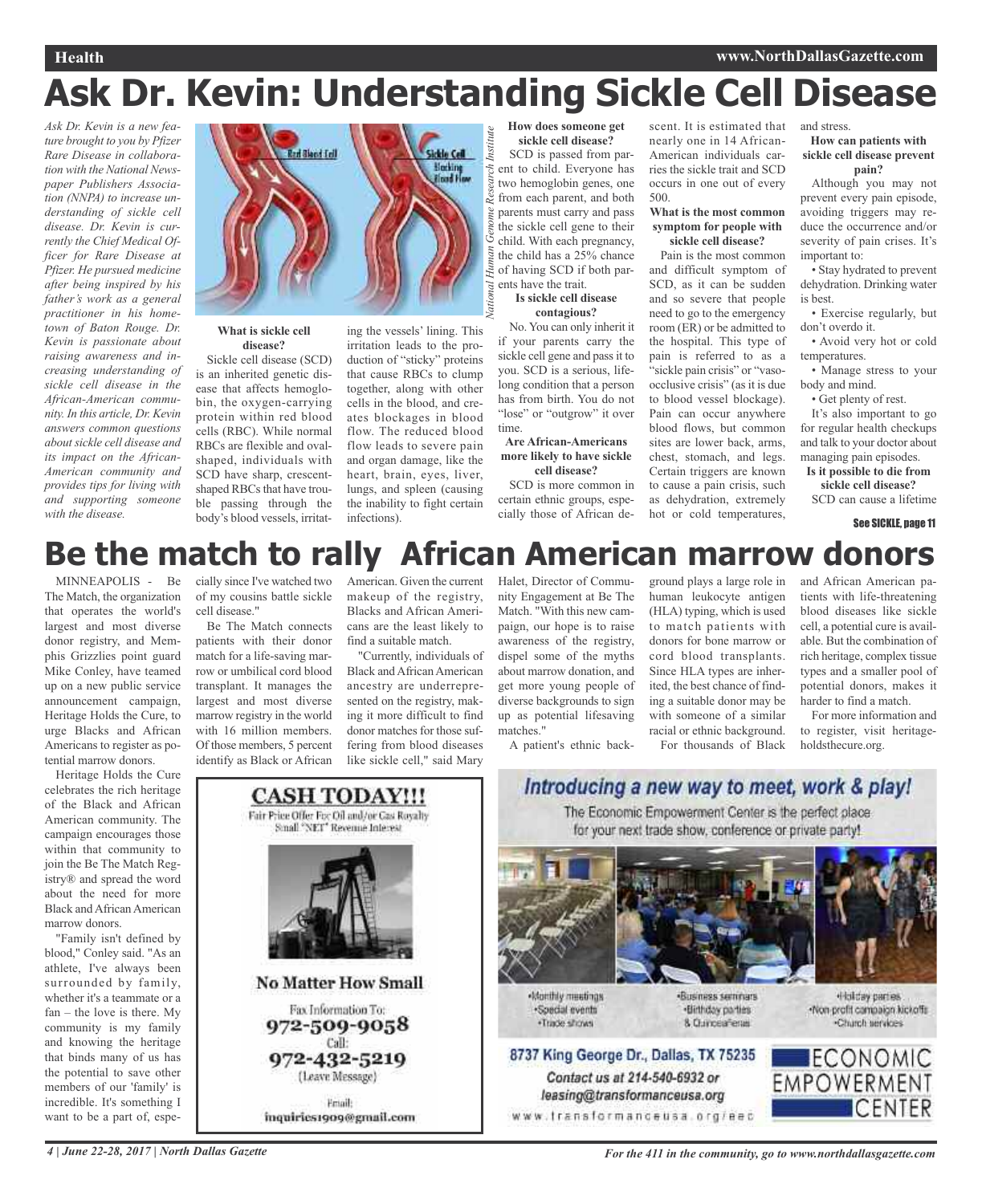#### **www.NorthDallasGazette.com**

## **Police study links low self-control, officers' use of deadly force**

*Chase Carter / Flickr*

Police officers who exhibit low self-control in their personal lives are more likely to use deadly force on the job, according to a University of Texas at Dallas study.

The study, published online in the journal Police Quarterly, analyzed the responses of 1,935 Philadelphia Police Department officers to determine each officer's level of self-control.

Researchers measured self-control based on eight indicators including whether the officer had financial problems or had been in a car accident. Each indicator increased the likelihood of an officer's involvement in

a shooting by 21 percent, according to the research.

Dr. Jon Maskaly, assistant professor of criminology, and Dr. Alex Piquero, Ashbel Smith Professor of Criminology and associate dean for graduate programs



universities. "We know that self-control plays a role in many aspects of a person's life," Maskaly said. "We wanted to explore the relationship between self-control and police use of deadly force."

Only 5 percent of the officers studied had been involved in shootings, reflecting the national average. Officers were more likely to be involved in deadly shootings if they scored lower in self-control based on the following factors: a history of a suspended driver's license, involvement in a motor vehicle accident, had ever been behind on paying bills, had loans or debts over \$1,000, been under any type of court order, been divorced or separated or received a traffic ticket in the

past five years.

The findings suggest that police departments should consider paying more attention to behavioral markers that may reflect lower selfcontrol and increase the use of psychological exams and interviews to better screen candidates, researchers said.

An officer having one or two of the indicators could be attributed to bad luck, but a pattern might indicate that more screening is needed, Maskaly said.

"What we see in criminology more generally is that a pattern of indicators tends to raise more of a yellow flag but not necessarily a red flag," Piquero said.

"But police departments can and should develop and employ screening devices to help them identify applicants who may need more additional vetting as well as continue to monitor their officers' behavior and provide additional screening and training over the course of the officers' careers," he said. "Done well, this should help departments recruit and retain the best officers who can work with the community to keep our cities safe."

**Community**

The study's authors also include Dr. Christopher Donner of Loyola University Chicago and Dr. Wesley G. Jennings of Texas State University.

## **'Cool the coals' when it comes to summertime campfire safety**

*Jeff Souville / Flickr*

Temperatures are at or near the century mark. The days are sweltering and the nights aren't much better. About the only thing that offers relief is a cooling dip in a pond or lake. Then as the sun sets on the western horizon, the glow of flickering embers from area campfires begins to illuminate the night sky. Welcome to summer in Texas.

Although camping is a welcome adventure for family and friends, experts with Parkland Memorial Hospital's Regional Burn Center say it's important to talk to children about campfire safety before the trip begins.

"Getting out of the house and sleeping under the stars can be fun," said Stephanie Campbell, RN, Parkland's Burn Program Manager. "But in the blink of an eye an accident can happen that could change your life forever."

That's what happened in 2007 to Lisa Johnson.

Johnson, her husband and then 6-year old son and his friend were on a weekend camping trip when she tripped over the fire grate while carrying an armload of firewood. Unable to regain her balance by stepping over the grate due to its 12-inch height, she fell on her left hand and side into the fire. She spent 26 days in Parkland's burn center.

Sarah Conner was burned



nearby

tended – ever

fire danger is high

• Do completely extinguish the fire and coals by pouring water, stirring, and pouring water again until it is cool. Never bury a fire. • Don't leave a fire unat-

• Don't throw anything other than wood into the fire • Don't build a fire if conditions are dry or if forest

• Don't assume the fire pit is safe when arriving at a campsite. Coals from previous campers can still be hot. "Seventy percent of campfire burns are caused by embers rather than flames," Campbell said, noting that fire pits retain heat up to 12 hours after being extinguished. "It can be hot enough to cause a severe burn. I always encourage people to be extra careful around a campfire – even if you don't see a flame or

in 2011 when a cauldron of steaming hot baked beans tumbled into her lap during a camping trip. To make matters worse she was in a remote campsite that made it virtually impossible for EMS workers to locate her.

"No one could have predicted what happened to Lisa and Sarah," Campbell said. "These were tragic accidents. But they turned their experiences into something positive by talking about their injuries and giving healthcare providers and others valuable insight from the burn survivors' perspective."

For anyone planning a camping trip, the American Burn Association (ABA) offers some campfire safety do's and don'ts:

• Do build your fire in a designated ring/pit at least 15 feet away (preferably downwind from tent, brush and other flammable objects) • Do keep the fire small

fire." Should a burn injury occur, the ABA recommends a person "stop, drop and roll" if clothing catches fire. Cool the burn with cool (not cold) water, remove all

clothing and jewelry from the injured area and cover the area with a clean dry sheet or bandages. And, seek immediate medical attention.

"Accidents can happen, but if we take action to safeguard against them, we can reduce the risk," Campbell said.



### **SUMMER/FALL 2017** REGISTRATION

**Class Start Dates:** 

Summer I - June 5 Summer II - July 11 Fall - August 21

### 972-860-8201

3030 North Dallas Avenue Lancaster, TX 75134

**Cedar Valley College** DALLAS COUNTY COMMUNITY COLLEGE DISTRICT

**Higher Education That Actually Gats You Hired** 

*For the 411 in the community, go to www.northdallasgazette.com*

*June 22-28, 2017 | North Dallas Gazette | 5*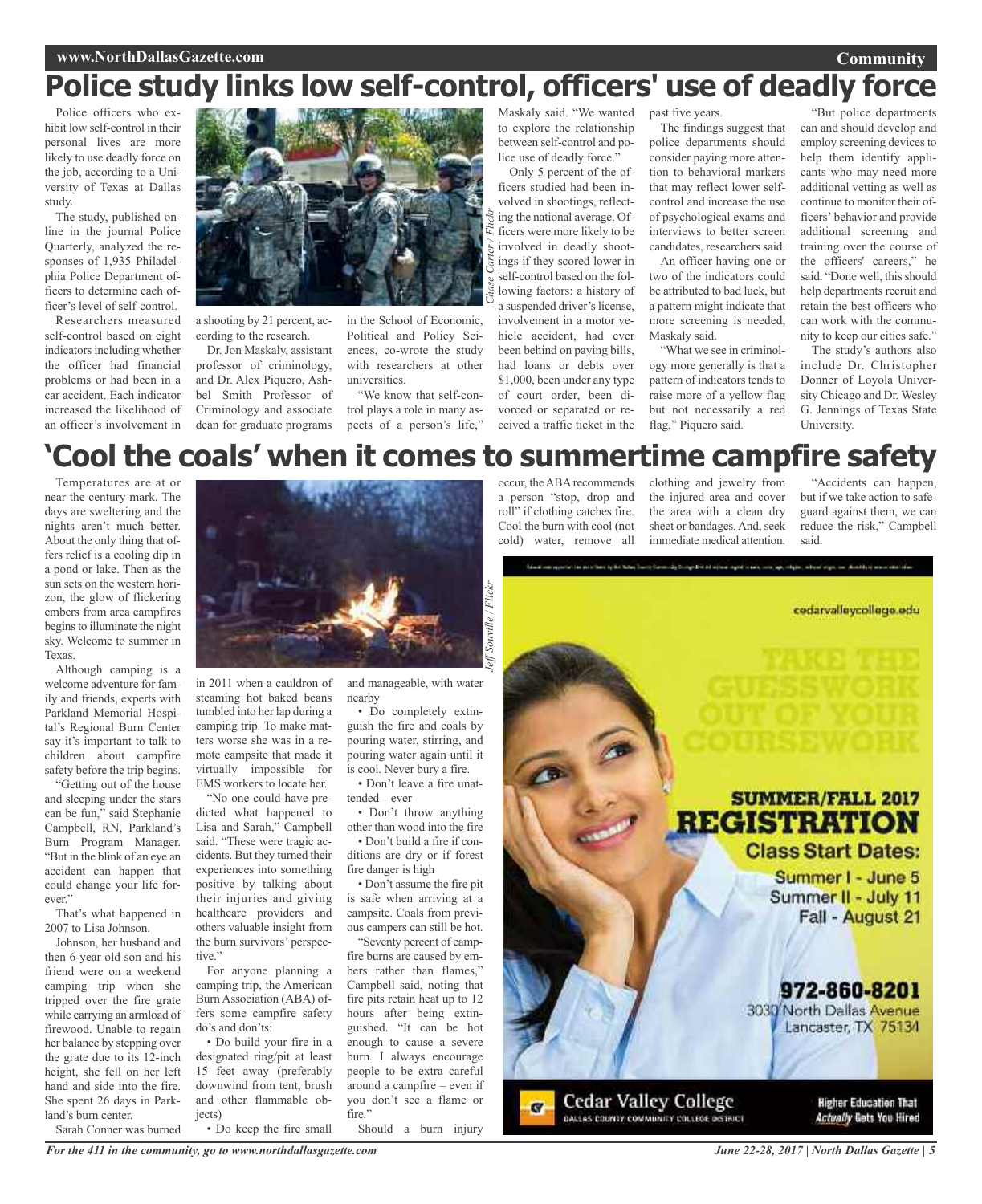

*Group photo of Dallas Housing Authority employees, leadership and the 2017 Crystal Awards winners (Courtesy photo)*

### **Dallas Housing Authority's Phoenix Foundation celebrates the 20th anniversary of its Educational Scholarship Awards**

15, the Dallas Housing Authority (DHA) and the Phoenix Foundation awarded more than 30 graduating high school seniors – all of whom are Dallas Housing Authority residents – with post-secondary education scholarships.

The awardees are graduates of local high schools like the Barack Obama Male Leadership Academy, Skyline High School, Lincoln High School, R.L. Turner

Last week, Thurs., June High School, South Oak Cliff High School, Dallas Can Academy, and others.

> This event also marked the 20th anniversary of empowering hundreds of high school students towards success and educational enrichment through our scholarship program. The event brought together former Crystal Awards alumni, as well as Dallas Housing Authority current and past pres

idents and leadership, like Alphonso R. Jackson, the first African-American to lead the Dallas Housing Authority.

For the past 20 years, the Phoenix Foundation has awarded more than one million dollars in academic scholarships. The Crystal Awards Scholarship is for current high school and General Education Development (GED) students who

are under 19 years of age.

The mission of the Phoenix Foundation is to drive self-sufficiency through educational enrichment. By empowering our youth to make their college goals a reality, we support families and children in their journey towards self-sufficiency, better academic results, and overall improved community outcomes.

### **North Texas students win Entrepreneurship Challenge**

Barbara Caldwell Career Preparatory Center student Clifton Jackson and J.L. Long Middle School students Mary Holt and Hannah Wahl won the first and second place spots in the Network for Teaching Entrepreneurship (NFTE) North Texas Regional Youth Entrepreneurship Challenge. They will represent North Texas at the NFTE 2017 National Youth Entrepreneurship Challenge in October in New York City where they will present and defend their business plans to compete for prizes totaling \$35,000.

First Place winner Clifton Jackson, who attends Barbara Caldwell Career Preparatory Center, won

Pliers, which manufactures and sells a new multi-tool combo for use by professional electricians. Second Place winners Mary Holt and Hannah Wahl, who attend J.L. Long Middle School, created The Brownie Bar and won \$1,000, for their plan for a food stand at which customers can customize allnatural brownie orders with a selection of flavors, spreads, and toppings. Luis Barrera and Daniel Soto from MacArthur High School were the third place finalists, receiving a prize of \$500 for their plan for Critical Thinkers, which manufactures the X-tra Backpack

\$1500 for his plan for CWC Extender, designed to provide added carrying power to the average backpack.

"NFTE activates the entrepreneurial mindset and builds startup skills in youth both to ensure their longterm success and a more vibrant economy and society," says Shawn Osborne, NFTE President and CEO. "Youth today are not prepared for the jobs of today or to create and fill the jobs of tomorrow. Many of the high-growth jobs of today barely existed a decade ago and the jobs of the future likely do not exist today. The entrepreneurial mindset is therefore key to success for any young person who wants to be ready for a fast-changing future."

### PARGAS, continued from Page 2

will meet people from all around the world. I hope that this experience will leave a lasting impression upon her."

The National Academy of Future Scientists and Technologists offers free services and programs to students who have the desire to learn more about a future in science or technology. Some of the services and programs the Academy offers include online social networks through which future scientists and technologists can communicate; op-

portunities for students to be guided and mentored by tech and science leaders; and communications for parents and students on college acceptance and finances, skills acquisition, internships, career guidance and much more.

The Academy was founded on the belief that science, technology, engineering and mathematics (STEM) education plays a critical role in enabling the United States to remain the economic and technological leader of the global marketplace of the 21st Century and that we must identify prospective talent at the earliest possible age and help these students acquire the necessary experience and skills to take them to the doorstep of vital careers.

For more information on The Academy, visit www.scitechleaders.com or call 617-307-7425. To learn more about the Lancaster Independent School District, its programs and the many educational offerings for the students, please visit our website at www.LancasterISD.org or call 972- 218-1400.



*For the 411 in the community, go to www.northdallasgazette.com*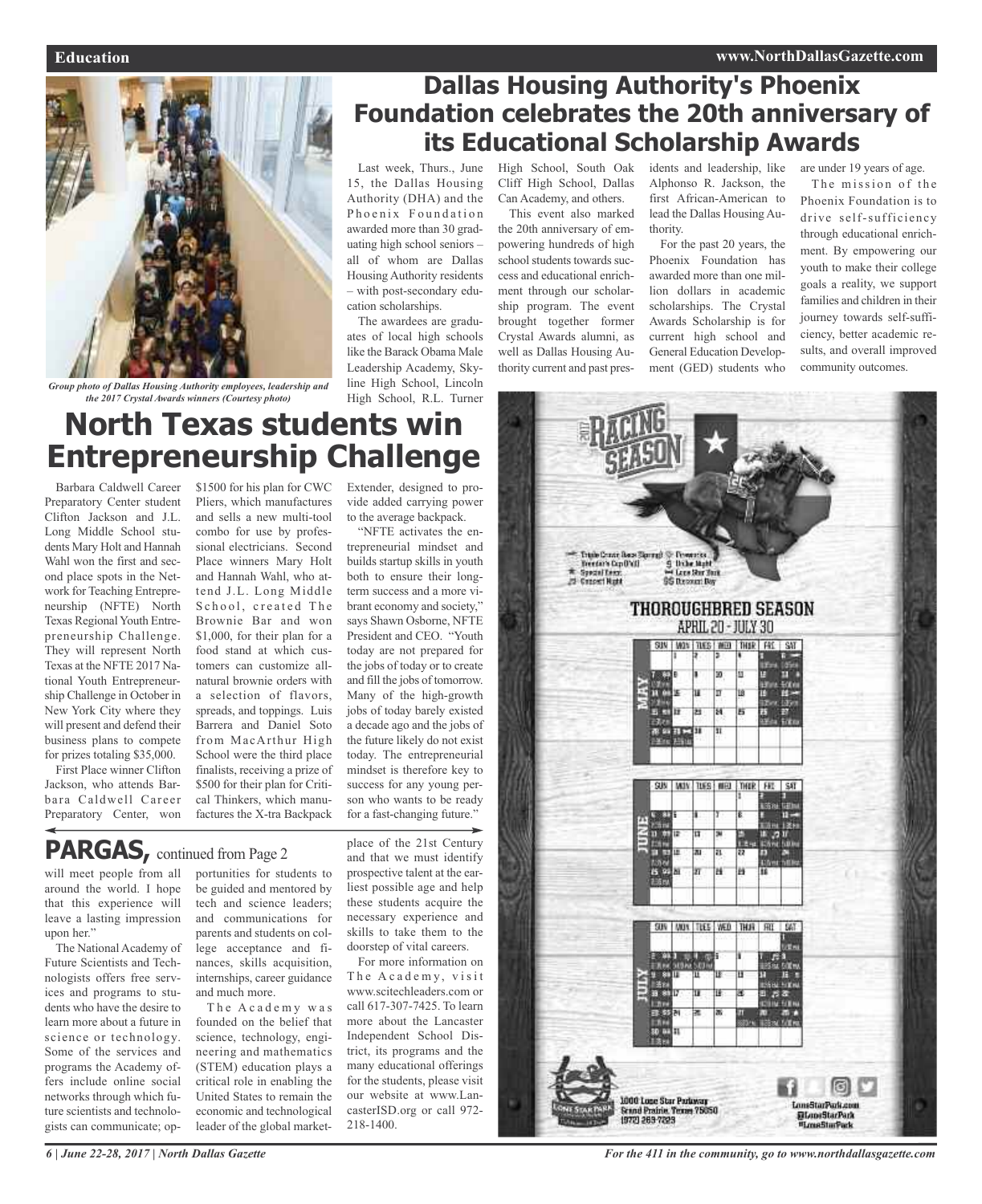#### **WAWRIGHT WAS SEXUAL SEXUAL SEXUAL SEXUAL SEXUAL SEXUAL SEXUAL SEXUAL SEXUAL SEXUAL SEXUAL SEXUAL SEXUAL SEXUAL SE**

### **Farmers Markets bring fresh produce to Irving**

Farmers markets are a great way to support local businesses and farms while reducing environmental impacts on the community. On June 24, Four Seasons European Market will begin operating two farmers markets in Irving:

Irving Arts Center Farmers Market

• Irving Arts Center, 3333 N. MacArthur Blvd. • 9 a.m. to 2 p.m., Satur-

days • Ribbon-cutting cere-

mony: 9 a.m. June 24 Heritage Crossing Farm-

ers Market • Clock Tower, 200 block

of Main Street at Rock Island Road

days

• Ribbon-cutting ceremony: 10 a.m. June 25

The markets are designed to replicate the Europeanstyle markets, where individuals can meet local farmers, artisanal food producers and crafts people, and purchase products in a

• 10 a.m. to 2 p.m., Sun- colorful, family-friendly venue. Local foods and music also are planned to provide attendees an opportunity to dine while enjoying the market.

> For more information, call (972) 884-0680 or visit fourseasonsmarkets.com. Presented by the City of

Irving.



### **Plano Parks and Recreation open house on seeks input for new master plan**

The Plano Parks and Recreation Department will hold an open house June 29 from 6-8 p.m. at Plano Event Center as the department works to update its master plan. This meeting is for residents of all ages, as the department hopes to solicit feedback from all residential demographics in Plano.

The master plan will

build upon past frameworks to create a vision for parks, recreation facilities, trails and open spaces for the next 20 years. Plano Parks and Recreation's existing comprehensive plan was created in 1982 and has undergone many updates over the years.

Regional consulting firm HALFF Associates helped kick off the 18-month

#### **Irving's Downtown Heritage Crossing District is on the move**

Renovation and restoration are reshaping one of Irving's most charming areas. The district — with its parks, plazas, vintage feel, historic homes and even a stop on the Trinity Railway Express — is a great place to be, and newcomers are buying into the vision.

Just take a walk down Main Street to see the momentum. During the past several years, restaurants including Big State Fountain and Grill and Di Rosani's have opened or remodeled, while mainstays like Villa's and Glory House Bistro continue to offer downtown dining. Currently under construction, with plans to open within the next few months, a new Laotian and Thai eatery called Sapp Sapp will join the party.

A farmers' market, operated by Four Seasons Mar-

kets, will open this summer along Main Street between Irving Boulevard and Rock Island Road. The city will close that portion of Main Street to allow residents to shop casually every Sunday from 10 a.m. to 2 p.m. Visit FourSeasonsMarkets.com for more information.

#### **Main Street Gallery**

Art is coming as well. Plans are underway to remodel one city-owned building at 129 S. Main St., to house a new Gallery on Main where people can gather for coffee, art and conversation in an interactive environment. The project also will include a new outdoor plaza in place of the city-owned building at 127 S. Main St.

"Irving's Downtown Heritage Crossing District has the landscape to make it yet

See IRVING, Page 13

process in January. The plan also seeks to complement the city's overall long-range planning efforts and guide future decisions on land acquisition, park renovations and future bond initiatives. Public involvement opportunities also include participating in phone and online citizen surveys.

The department hopes to gain helpful feedback from all who utilize Plano's parks, trails and recreation centers, Chief Park Planner Renee Jordan said.

"This is a very special time for our department, as we have not done something like this in over 30 years. The feedback we receive from our citizens will help us create a vision for what kind of role they want parks and recreation to play

in Plano," she said. "We want to know how we best serve our citizens as our community continues to grow and evolve."

The department is also reaching out to city boards and commissions for ideas and feedback during this public input period, as well as homeowners associations, sports associations, Plano ISD, running and cycling clubs, the Plano Chamber of Commerce and other local organizations.

Copies of the department's current comprehensive plan as well as information regarding the master plan process can be found at www.playinplano.org.

Plano Event Center is located at 2000 E. Spring Creek Parkway in Plano.



For latest DFW news and contests LIKE the North Dallas Gazette on Facebook Facebook.com/NorthDallasGazette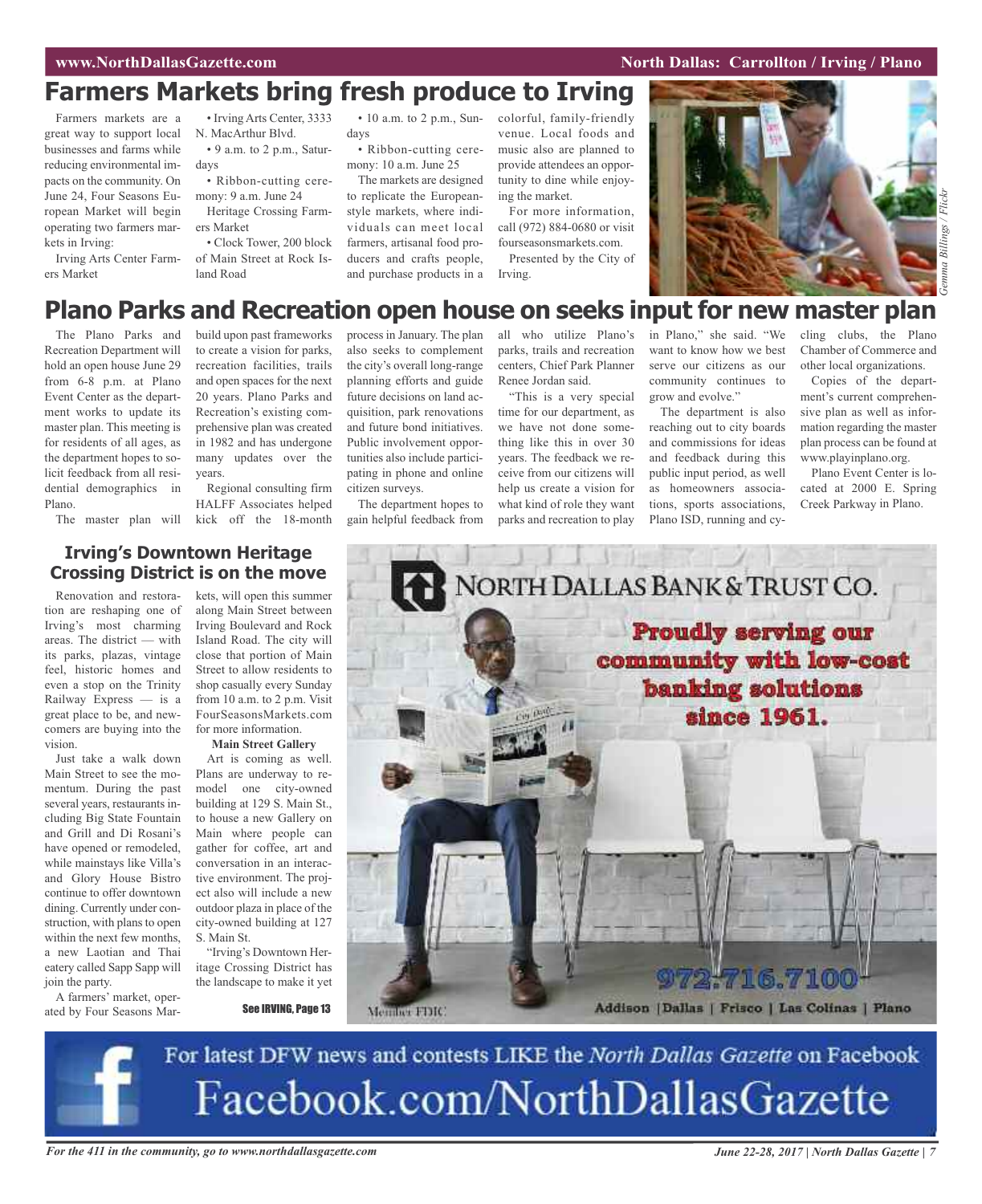#### **City Briefs**

#### **DALLAS Share input on new Pinkston HS**

Community members in District 5 are invited to participate in a discussion and share input on the design of the new L.G. Pinkston High School from 7-8 p.m. on Tuesday, June 27 at the L.G. Pinkston High School auditorium (2200 Dennison St., Dallas, TX 75212)

Dallas ISD Trustee Lew Blackburn will present an update on bond allocations for Pinkston High School and will seek feedback from students, staff, parents and community members on what design elements the new campus should encompass.

As part of the \$1.6 billion bond voters passed in 2015, a large portion of capital improvements will be made to schools in west Dallas.

#### **GARLAND Garland's Communications Programs Earn Statewide Recognition**

The City of Garland earned five awardsfrom the 2017 Texas Association of Municipal Information Officers (TAMIO) Conference in early June. Awards were given for the 2017 Reduce, Reuse and Recycle calendar; Garland Power & Light's new website; and several

video productions, including the animated video Only Rain in the Storm Drain, which earned a first place TAMI Award.

#### **DART holds public hearing**

On Tuesday, June 27 at 6:30 p.m. in the DART Board Room, 1401 Pacific Ave., Dallas, TX 75202. DART will seek public input about a proposal to amend the DART fare structure. Details at DART.org.

#### **RICHARDSON Atmos rate increase approved**

The Richardson City Council adopted an ordinance Monday approving a rate increase for Atmos Gas, effective for bills rendered after June 1, 2017. The average residential customer will see their monthly bill increase by about 3.87 percent, or \$2.04. The average commercial customer will see an increase of 2.37 percent per month or \$6.27.

The increase, determined after a review by the Atmos Cities Steering Committee (ACSC), was less than what Atmos requested. The ACSC cities work together each year to address gas rate issues and share gas costs as part of an annual "Rate Review Mechanism" agreed upon by ACSC and Atmos Mid-Tex.

### **A real life-saver...**



*SASEBO, Japan (June 7, 2017) Culinary Specialist 3rd Class Christopher Tucker, from Dallas, assigned to the Avenger-class mine countermeasure ship USS Warrior (MCM 10), receives a Navy and Marine Corps Commendation Medal from Capt. Jim Miller, commodore, Mine Countermeasures Squadron 7, for quick actions to save someone from drowning on Commander, Fleet Activities Sasebo in late May. Tucker worked in tandem with another servicemember from Culinary Specialist 3rd Class Michael Hahnrauch, from Red Hook, New York, assigned to USS Chief (MCM 14) to render aid. "Anytime you see someone in need you should just reach out and try to help," said Tucker. "That's just what I believe in." (U.S. Navy photo by Mass Communication Specialist 2nd Class Jordan Crouch/Released)*

**Life in the Shadows: The need for criminal justice reform**

By Nolan Adams *NDG* Special Contributor

We have a problem. Black men are disappearing at alarming rates — and so is their vote. They weren't abducted. They haven't gone missing in the woods. They have been sent away. The United States prison population is the largest in the world, at a staggering 2.3 million prisoners. That nearly doubles the population of Dallas. Our incarceration rates are well above those seen in the Gulags of communist Russia. The swell in theAmerican prison population must be addressed. The signals of a failed penal system are numerous. Ex-offenders more likely to end up back in prison than staying free. Five-year recidivism rates sitting at around 76.6 percent. How many more will be caught in the revolving doors of theAmerican penal



system? More importantly, what are we doing wrong?

Looking for a solution, I asked Barrett Brown for input. Barrett is a wildly successful journalist, criminal justice reformer, and activist. He writes for *The Intercept, D Magazine*, and was mentioned in an episode of

House of Cards. He believes the discriminations experienced during by ex-offenders during reintegration is just one of the many causes of our rising recidivism rates. Before I continue, I should also note that Barrett has personal experience with living life after prison. Not

only is he a famous journalist, activist, and all-around good guy — he also happens to be an ex-felon.

Like most ex-offenders, Barrett had a few hurdles to jump in the months following his release. Freedom isn't free for ex-offenders. Barrett's felony record was preventing him from securing housing. Since he preferred to avoid homelessness, Barrett had to get creative. As a journalist, his first instinct was to reach for his pen. He wrote an article detailing exactly how his criminal record was preventing him access to housing. "I was only able to secure housing because of my connections. I literally wrote an article in D Magazine saying, 'Hey, someone rent me an apartment'. . . obviously, that's not something most ex-offenders can do." Within a week of the article

See JUSTICE, Page 12



### OLD FASHIONED FOURTH FIREWORKS CELEBRATION **PERFORMING: DRU HILL**

The DeSoto Parks and Recreation Department gensents the Old Eastwaged Fourth Fireworks Celebration. This spectacular event will include family fun, carnival-style food, bounce houses face painting games, live entertainment and an old fashion. tirework show.

Dru Hill is an American singing group, most popular during the kite 1990s, whase repertoire included soul, hip hop soul and gaspel music. Founded in Baltimore,<br>Maryland, and active since 1992. Dru Hill recorded seven Top 40 hits, and is best known for the R&B 41 hits "In My Bed", "Never Make a Promise", and "How Deep Is"

DeSoto Parks and Recreation<br>972 230 365) Meadowcreek Park is located of:<br>1400 Livi Rd. Your Love! www.desiptotexpu.gov/porks DeScto, TX 75115 www.facebook.com/desotbrec **FREE EVENT** TOYOTA **BCLX** PlainsCapital Bank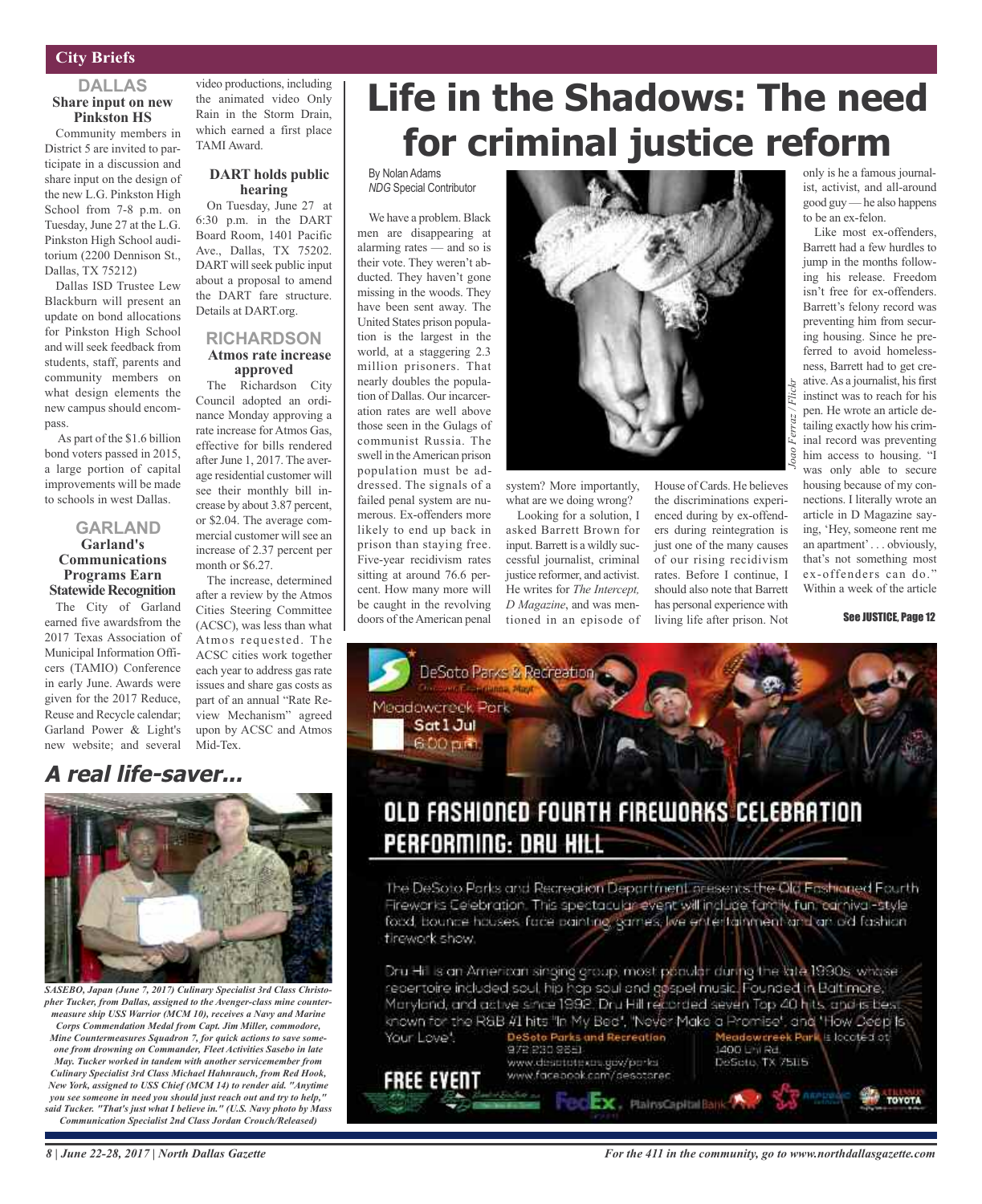## **Love Jones The Musical tickets to go on sale this Friday**

Love Jones The Musical, a stage adaptation of the critically acclaimed 1997 Love Jones film, is scheduled to tour nationally this Fall/ Winter. The stage production will boast an all-star cast of R&B music's biggest names including Keith Sweat, MC Lyte, Raheem Devaughn, Dave Hollister, Marsha Ambrosius, Demetria McKinney, Michel'le, and Gary Jenkins who were all carefully selected to star in the mustsee musical event of the year. Love Jones The Musical heads to The Pavilion at Irving Music Factory on Sept. 10. Tickets go on sale this Friday, June 23 at 10:00 a.m. at LiveNation.com. Citi cardmembers will have access to presale tickets beginning Tuesday, June 20 at 10 a.m. thru Thursday, June 22 at 10 p.m. through Citi's Pri-



vate Pass Program. For complete presale details visit www.citiprivatepass.com.

Celebrating the 20th anniversary of the popular romantic comedy, the stage play takes the essence of the film and tells its story through music. Fusing charttopping hits and fan favorite songs from the music artists, along with a few original songs, Love Jones The Musical, will be a transformative experience for the audience.

Produced by veteran theater producer Melvin Childs of Produced By Faith with stage play written by TimothyAllen Smith and directed by Zadia Ife, Love Jones The Musical, tells the universal and timeless story of love, heartbreak and starting over. The film's original writer and director, Theodore Witcher, serves as consulting producer."We are really excited about this opportunity to break new ground with this musical, as it relates to African American offerings in theater around the country," says producer Melvin Childs. "Our team has created something truly special and sincerely hope to live up to the expectations of the fans of the iconic film, Love Jones."

Love Jones was originally released in 1997 and became a cult classic film that captured the imagination of an entire generation. The soundtrack was equally impressive with a blend of neo-soul and R&B hits that fueled the 90s. The film was written and directed by Theodore Witcher and tells the classic, yet gritty, love story of Darius Lovehall (an up & coming writer and self-proclaimed renaissance man) and Nina Mosley (an aspiring photographer). The film starred Larenz Tate, Nia Long, Isaiah Washington, Bill Bellamy and Lisa Nicole Carson.

Set in Chicago, Darius (Larenz Tate) and Nina (Nia Long) meet in a nightclub, where an unassuming open mic event quickly turns into an explosive spoken word give and take that leaves the audience speechless. From the moment they lay eyes on each other, Darius and Nina's lives are turned upside down. Their mutual attraction is obvious, but they are both on the rebound from unfinished previous relationships and neither of them are ready for "the real thing."As much and as hard as they try and fight it, neither of them can resist what is pulling them together. It's a passion, an obsession…a 'love jones' that comes along once in a lifetime.

The film was considered one of the greatest cinematic love stories of the 90's and portrayed a side of black culture that was not reflected onscreen at a time when heavy drug and violent gang films populated the theaters.

For more information about Love Jones The Musical, go to www.lovejonesthemusical.com or www.livenation.com

### **New tickets released for sold out adults-only event at Perot Museum**

Due to high demand, the Perot Museum of Nature and Science has released a limited quantity of lastminute tickets to its soldout adults-only event – Social Science: Patterns – on Friday, June 23, from 7-11 p.m. The afterhours affair, which celebrates the mysterious, full-of-history Maya: Hidden Worlds Revealed exhibition, will have guests exploring the plentiful patterns found in nature, fashion and architecture with play-and-party activities and experiments, super-sized games and more for an evening that's anything but redundant. And with quirky cocktails, a Wolfgang Puck gastropub, tequila tastings and beats by DJ Bradford, Social Science is not your ordinary museum visit!

Enjoy festive Maya dances by Grupo Pakal, see dancing spherical robots, travel back in time with



adult story time about an ancient Aztec hunter and warrior, and hear from various experts on ancient Texas art, Maya calligraphy, the brain, and beer brewing. Get your game on with giant Jenga, Connect 4, Rubik's Cubes and Makey Makey Tetris, and unlock your creative side with a fashion and design challenge, screen printing and a Maya coloring mural.

Also examine and decipher ancient patterns in conjunction with the Perot Museum's traveling exhibition, Maya: Hidden Worlds Revealed, and create your own secret message out of patterns and symbols.

Only a few tickets – which will go fast – have been released and are on sale now at perotmuseum.org. (Entry into the Maya: Hidden Worlds Revealed exhibition requires a surcharge.) Guests must be 21 years of age with valid ID. Social Science is presented by Riveron Consulting and supported by Tequila Herradura. Please drink responsibly.

## **Sporting events on a budget – it's possible with a plan**

#### By Nathaniel Sillin

Season ticket holder or first timer, watching your team take the field or visiting new teams in a different venue, gripping your seat tightly during the finger-biting last minutes of a close game or cheering on a decisive win – sports can certainly be some of the best entertainment possible.

Whether you enjoy baseball, football, soccer, hockey or any other sport, the roaring crowd, sights and smells that fill a stadium have something to offer everyone. A little planning can help keep your costs under control, and you can apply the ideas below to almost any sporting event.

**Save money on the tickets.** You may be sticking with your home team through thick and thin, but you can still look for waysto save money. Avoiding the



most popular games, such as those on the weekends and when you're playing against big-name teams, can be help. To further maximize your savings, consider the following tips:

• Find tickets on reseller websites. Buying tickets from a scalper could save you money, but it also opens you up to the possibility of getting scammed. Instead, you could look for secondhand tickets on legitimate reseller websites that verify au-

thenticity and guarantee your purchase.

• Connect with a season ticket holder. Try to connect with a season ticket holder who can't make a game and offer to buy their tickets. Even if they're going to the game, a season ticket holder might be able to get you a good deal. For instance, Major League Soccer (MLS) season ticket members can sometimes get a discount on additional tickets.

See SPORTS, Page 10



*NDG Entertainment Ticket Giveaway!!! Follow North Dallas Gazette on Facebook, Twitter and Instagram to keep up on all the latest!!!*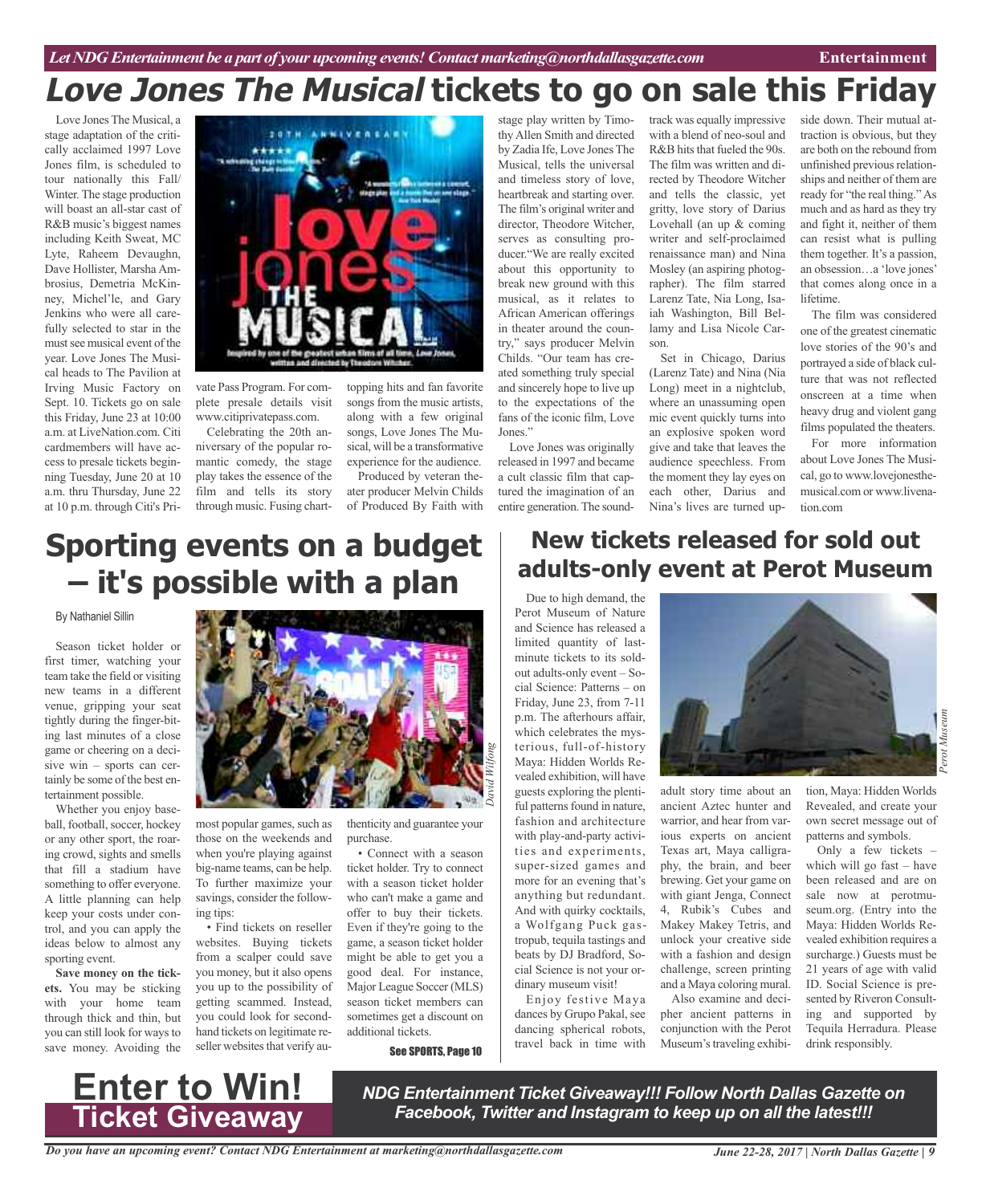# **Auto Review: The new 2018 Chevrolet Equinox**

ByDarrell LaromeWilliams NNPA/DTU Journalism Fellow

The 2018 Chevrolet Equinox should be in every neighborhood across the country. Chevrolet has continued to develop advanced vehicles to meet the needs of a diverse group of drivers and their different lifestyles. It was love at first sight, when the National Newspaper Publishers Association's (NNPA) "Discover The Unexpected" (DTU) fellows saw the SUV in person.After being introduced to all of its technology features and design functions, we drove the Equinox for the entire day to experience them ourselves.

This is the third generation of the Equinox and Chevrolet improved the design, safety and technology features, and overall performance of this vehicle. The third-generation model of the Equinox has been "made for everybody" as Chevrolet states, but singles, young families, and "empty



nesters" would especially enjoy the versatility and design. Creative planners and drivers that are budget conscious might also find the Equinox's many technical features enticing. The Equinox would also be a great fit for college students or recent graduates, as well. Depending on the needs and wants of the driver, Chevrolet has created four different models of the Equinox (L, LS, LT model and Premier). I was able to drive and experience the Premier and I was extremely satisfied with the performance of the vehicle.

I was immediately impressed with the vibrant and tasteful color of the orange burst metallic color of the exterior with chrome accents on both the inside and outside of the vehicle. The keyless open and start feature was a nice addition. The engine is so quiet, that you can easily forget that the car is still running. The smooth leather interior seating, steering wheel, and dashboard were the perfect touch to the style of the vehicle and added to its sophistication. The clean and crisp Equinox display also caught my atten-

### SPORTS, continued from Page 9

• Check for an employee discount. Some companies offer their employees discounted tickets to sporting events as a benefit. Government employees and current military members or veterans may also be eligible. However, sometimes you can only choose from a limited list of games.

• Join the fan club. Becoming a member of a team's official fan club can cost \$20 to \$40 a year and could more than pay for itself with discounts on tickets or gear and access to special events.

• Go during the preseason. Preseason tickets can be especially cheap. In 2016, you could buy preseason NFL tickets for less than \$10. You may not get to see your favorite players on the field, but it you could still save money while spending quality time with your kids or friends.

• Try the minor league. A minor league game can be a fun alternative to a major

league game. Some of the teams have an enthusiastic and loyal fan base and the stadiums are often smaller, which lets you get closer to the action. The extras, like parking and snacks, are often cheaper as well.

Timing your purchase can also be important. If you suspect a game will sell out, it may be better to buy early than risk having to pay above face value on a reseller site. With less popular games, ticket prices tend to drop as game day approaches.

**Compare transportation options.** Public transportation isn't a guaranteed money saver if you're going with a large group. Carpooling or splitting the cost of a ride from a car-sharing app could be cheaper. If you're driving, look for off-premises parking lots. You may need to walk a bit, but you'll also be able to save money and might avoid some of the post-game traffic. **Eat before and bring** **snacks.** Everyone knows stadium food is expensive and filling up on a big meal before the game can help you avoid cravings. Unbeknownst to some fans, stadiums might let you bring in outside food. However, there's often a strict bag policy, which could limit the size of your bag and may require bags to be transparent. Check the stadium's policy closely and call the team's office if you need clarification.

**Bottom line:** A sporting event can be a wonderful way to build memories and spend a day with your friends or family. However, the expenses from a single game can quickly stack up if you're not careful. Luckily, there are many ways to save money on tickets, transportation and food and still have a memorable experience.

*Nathaniel Sillin directs Visa's financial education programs. To follow Practical Money Skills on Twitter: www.twitter.com/Practical-Money.*

tion as the product specialist assisted me with connecting my Samsung phone to the car with Android Auto.

Connecting to Android Auto allowed me to: • Access my contacts and

make calls • Respond to texts hands-

free

• Utilize my personal GPS

• Perform Google searches • And even use apps like

Pandora to play music Before the drive began, we checked out some of the other features like the panoramic sunroof; that was definitely a favorite for all of the passengers. The weather was hot and we weren't driving too fast for heavy breezes to flow through the carso we definitely got to use the ventilated front seats; I've seen heated seats before, but the ventilated seats were a first for me. The steering wheel had a heating option as well. There were multiple USB charging ports as well as

power outlets.

As I reversed from the building to begin the drive, the dashboard display changed to the rear-view camera to assist me with backing out; this feature was extremely helpful as well as the Safety Alert Seat that vibrated when I got too close to something in the rear of the vehicle. I do have a concern that the vibration may distract some drivers or even scare them. The vibrating feature of the Safety Alert Seat may take some drivers a little time to get used to.

When you stop at a red light, the new stop-start fuelsaving feature puts the vehicle in a sleep-mode that saves gas as your car idles. I experienced this feature while driving another Chevrolet model car and thought that something was wrong with the engine at first. Now that I know what the feature is and how it works, I am confident to say

that this is one of my favorite features of the Equinox. The next time I take the Equinox out, I definitely want to try the hands-free gesture liftgate, too. A simple kick gesture under the bumper in the back will open the back gate. You can also set the height of the liftgate and save the height to memory.

Chevrolet has made it a priority to make sure that the design and safety of the vehicle are of the highest quality. They have equipped the Equinox with incredible safety features to make sure drivers feel safe and comfortable and encourage better driving habits.

Chevrolet is the mostawarded car company three years in a row, based on recognized industry awards for 2014-2016 year-end totals. I can't wait to "Find New Roads" with the 2018 Chevrolet Equinox this summer.



*Do you have an upcoming event? Contact NDG Entertainment at marketing@northdallasgazette.com*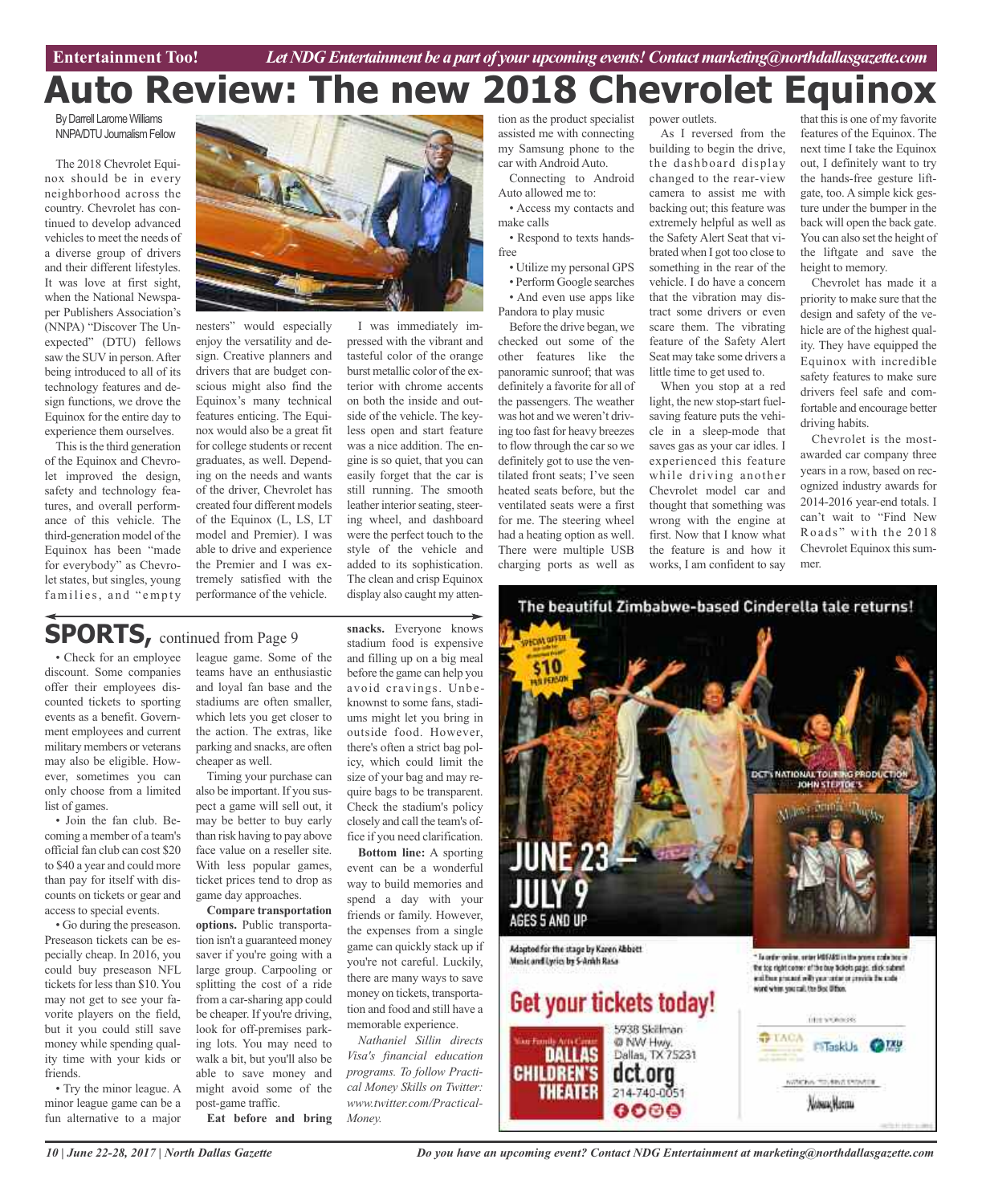## **How four ego-driven deeds are destroying your organization**

By Brandon Black and Shayne Hughes

Captured on camera — a passenger being dragged off a plane goes viral instantly, and an international brandtarnishing moment is made.

As a leader such a scenario is a shining opportunity for a CEO, business owner or senior executive to seize control of the situation, and turn it around.

Instead, far too many executives lose their cool, shift the responsibility and fault others — often relegating the situation to "regrettable actions of employees" or even blaming the victimized customer. In other words, the leader's sense of self-importance and corporate rightness reigns supreme.

Case in point: The initial response by United Airlines CEO Oscar Munoz regarding employees forcibly removing a passenger from a recent flight was originally positioned as regrettable but necessary. Then there's the Uber CEO who was videotaped aggressively arguing with his own driver when he complained about corporate decisions to cut fares for Uber's premium service. Instead of empathy or even tolerance, the driver's comments were met with scorn. Finally, Wells Fargo's results-at-all-costs mindset led to millions of fake ac-



counts being created.

These are glaring examples of CEOs whose focus on financial and personal success damaged their company's culture and bottom line — and then they blamed others when things went poorly. While highly public company crises are somewhat rare, each and every day C-suite executives and business owners worldwide are falling victim to their own egos egos which are preventing them from making sound business decisions, unconsciously setting poor examples for their employees and creating a culture where poor customer service and underperformance are an acceptable way to work.

Every organization must decide whether they will allow their companies to be

determined by an ego-driven culture or one that is ego free. Many of the employees at the organizations we've worked with are talented and hardworking, but have underperformed in their potential in proportion to the severity of these four dysfunctions.

Below are four ego-driven personality traits that, at best, are undermining a company from realizing its full potential and, at worst, can cause executives to irreparably damage their business's reputation and performance.

**1. Dismissing Feedback** The Symptom: Not listening to other points of view can lead to negative unforeseen and significant consequences in profitability, reputation and employee morale.

**SICKLE,** continued from Page <sup>4</sup>

of health issues and complications that may lead to early death. In developed countries, like the United States, people with SCD often live between 40 and 60 years of age. However, in developing countries, like some countries in Africa, 90% of babies born with SCD will die before age 5.

#### **What is the impact of sickle cell disease on the African-American community?**

Severe pain crises lead to frequent ER visits and hospitalizations, which stress the patient and family, as well as the health care system. Also, those living with SCD often face disease misperceptions. For example, people with SCD are frequently believed to be drug abusers, because they have a high tolerance for pain killers. Missed days at school and work interfere with productivity and may lead to the perception that people with SCD are lazy. Studies have also shown that school-age children have a lower IQ due to effects of SCD on their developing brains. **Are there support groups**

Yes. National support groups and advocacy organizations are a great way to connect with others living with the disease. There may also be local groups in your area.

#### **What can someone with a friend or family member who has sickle cell disease do to help?**

It is important to understand and support those individuals living with SCD. As a friend, be considerate and help direct their focus away from the pain. As a family member, encourage regular checkups and help them communicate their knows they should listen, but the ego wants to win, be right and avoid appearing incompetent or stupid. When these ego threats are triggered, it is almost impossible for leaders to constructively hear others and take to heart what will be best for the overall business. In the case of Munoz, his initial public response regarding the passenger pulled from the plane was to criticize the passenger and the lack of "proper tools, policies and procedures." Deflection by a leader is invariably an egodriven disaster in the making.

The Source: Every leader

"When leaders are defensive or abrasive, it triggers similarly dysfunctional behaviors in their colleagues. It doesn't matter what poster you put up on the wall. Dominant organizational dysfunction will not decrease until leaders identify and overcome their personal ego-system reactions," says Black.

The Solution: A culture of trust and transparency starts at the top. This means that the CEO, executive or business owner must be highly — and visibly — receptive to input and feedback — especially when they disagree. For example, notice when you are sure that you are right and ask your team to tell you what you are not

**for sickle cell disease?**

feelings and avoid triggers that lead to a pain crisis. A knowledgeable, compassionate community can help reduce the stigma related to SCD. Stand up for those living with SCD and, now that you know more about the disease, educate others!

Stay tuned for the next Ask Dr. Kevin article, which will appear in September. Meanwhile, here are resources to find more information about sickle cell disease or the collaboration between the NNPA and Pfizer Rare Disease.

*Dr. Kevin Williams is the Chief Medical Officer(CMO) for Pfizer Rare Disease.*

seeing or hearing. **2. The Blame Game**

The Symptom: When things go wrong, our ego involuntarily points the finger at others. Our focus is on who's incompetent, doesn't get it, or never should have been put in that role. Painting a bleak picture of the company, co-workers, our customer base, etc., may make us feel better, but often makes us look worse.

The Source: For the ego, being wrong or at fault (especially in public) can feel like death. Let's face it: Everyone wants to be the hero and no one wants to be the fall guy. When blame is the name of the game, it is the rare leader who can own his or her responsibility first.

The Solution: A leader must first call out the fact that the blame game is going on, making it too risky for anyone to take responsibility for anything.

By humbly owning their (or the team/company) part of the problem, the leader sets the example for others to "look in the mirror." Leaders who are secure enough to say "I screwed up" create a culture where employees hold themselves accountable.

**Marketplace**

How much better off would Munoz have been to acknowledge that his policies directly or indirectly contributed to passengers being deplaned in such an un-customer-focused way? Or what about recognizing from the start that this was not an action consistent with the values of the company? Owning a problem requires doing the right thing above the ego-driven goal of "looking good." All leaders know this intellectually — but when the ego is threatened, the brain stem takes over and we react ineffectively.

#### See EGO, Page 16

### **INVITATION TO BID**

**EAGLE CONTRACTING L.P.,** an Equal Opportunity Employer, is soliciting Minority Owned and Women Owned Business Enterprises for Subcontract and Material Supply Bids for the following project:

City of Dallas Dallas Water Utilities Elm Fork Water Treatment Plant Pump Station No. 1 DWU Contract No. 17-027

.

Bid Date: June 30, 2017 @ 2:00 p.m.

Contact: Damon Brooks d.brooks@eaglecontractinglp.com

> 817-379-1897 Fax: 817-379-0610

Eagle Contracting L.P. Fort Worth, Texas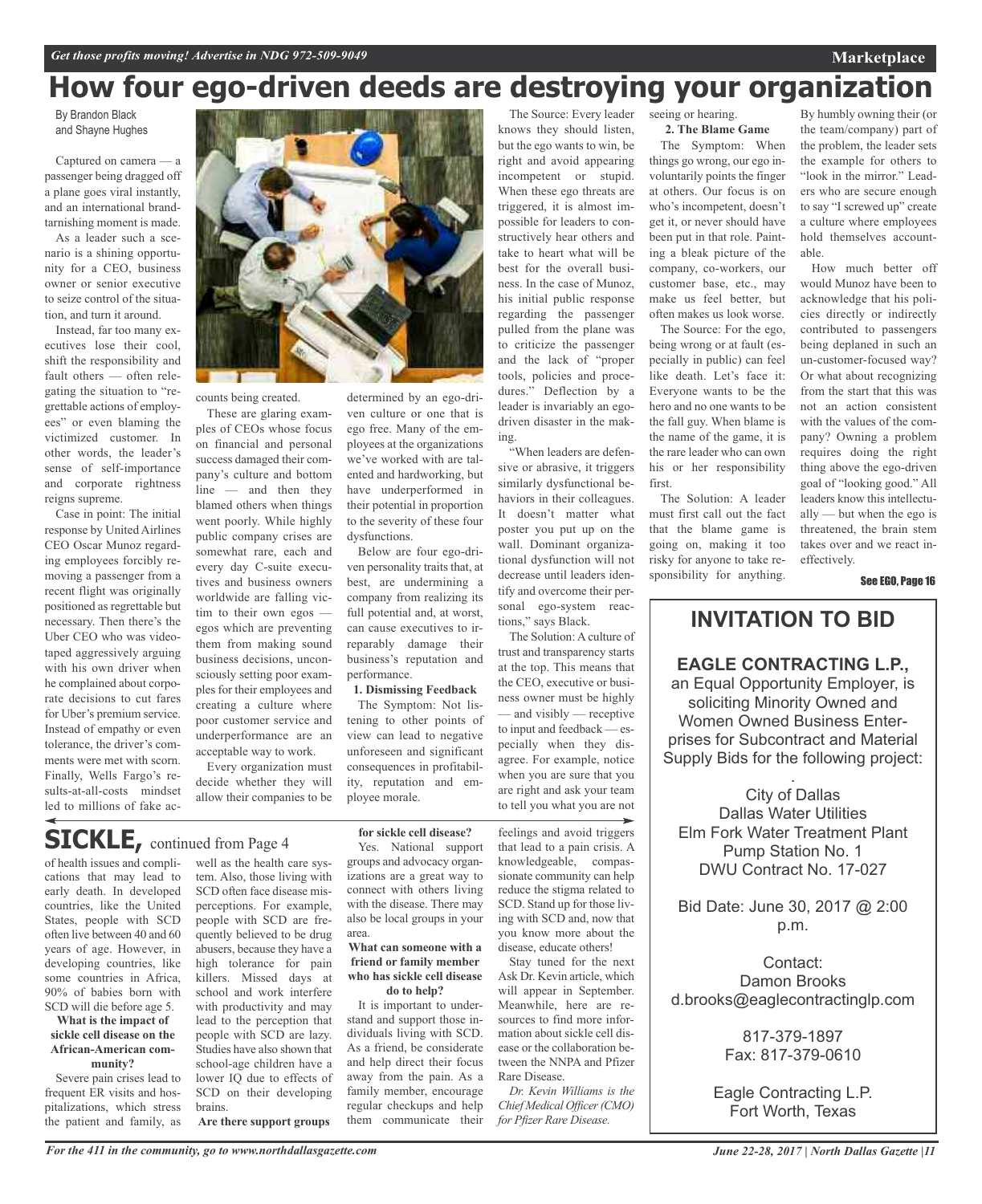

### **Job growth slows, Black workers exit labor market in May**

By Freddie Allen NNPA Managing Editor

Black workers continued to experience lackluster job growth under the Trump Administration, according to the latest jobs report from the Labor Department. Although, the share of Black workers in the population that held jobs (employmentpopulation ratio or E-POP), ticked up from 57.6 percent in April to 57.7 percent in May and the unemployment rate decreased from 7.9 percent to 7.5 percent, the latest numbers also indicated that some Black workers exited the labor market.

The 7.5 percent Black unemployment rate is more than double the jobless rate of White workers, a stubborn disparity that has existed for decades.

Even though the jobless rate for White workers also decreased last month, it was likely because they stopped looking for work, too. In fact, all three key labor market indicators (unemployment rate, labor force participation rate and employment-population ratio) declined for White workers in May.

Both White and Black working men over 20 yearsold lost ground in the labor market last month. So did White women, who not only left the labor market, but

See JOBS, Page 13

### **Irving-Las Colinas Chamber of Commerce receives Communications Excellence Award**

The Irving-Las Colinas Chamber of Commerce has been named a winner of an industry award that recognizes communications and marketing work. Presented annually by Alexandria, Va. based Association of Chamber of Commerce Executives, the Communications Excellence awards program

being published, Barrett had a roof over his head. "My situation is obviously vastly different from that of most inmates insomuch as that I'm generally respected for the things that I went to prison for and receive a great deal of support that's not available to

**JUSTICE,** continued from Page <sup>8</sup>

most."

is designed to celebrate exceptional work in the areas of advertising and marketing, campaigns, digital and publications. The Chamber received an

Award of Excellence for its Annual Report. A panel of peers — com-

nificant impact on ex-offender success. For example, if an ex-offender can find housing, secure employment, and maintain economic stability, he is significantly less likely to re-offend than an ex-offender who is homeless and unemployed. Barrett Brown understands exactly how difficult the search for housing can be for an ex-offender. "There are several is-

munications and marketing executives from chambers of

#### commerce around North America — evaluated submissions and selected top entries to receive recognition.

Award-winning entries represent the work of 41 organizations in 23 U.S. states and the Cayman Islands. Of the 49 award-winning entries in 2017, 12 are recognized as GrandAward winners and 37

sues that make things difficult for ex-felons. One of which is the widespread prohibition apartment rentals". This prohibition is wide enough to include Section 8 housing programs, which often turn away applicants with a felony record.

This is not to imply that we should throw caution to the wind and allow ex-offenders free reign. We should rely on common sense. Don't allow a man convicted of

are recognized as Award of Excellence winners. Three Best in Show awards will be announced at a special event Tuesday, July 18 in Nashville, Tennessee.

"Communicating effectively is vital for chambers of commerce and grabbing attention is becoming increasingly challenging.This year's

child abuse to live next to a school. On the other hand, someone convicted of a nonviolent property crime should be able to rent an apartment. Similarly, an HOA should not deny a woman the right to purchase a condo because of a decades-old drug conviction. We shouldn't fear the prospect ex-offenders living next door as much as we should fear "tough on crime" policy-writers. These laws

award-winning entries represent work that's not only effective, but incredibly creative and innovative," said Ben Wills, director of communications and marketing for theAssociation of Chamber of Commerce Executives. "Communications professionals at chambers of commerce work tirelessly to

increased sentence terms and established mandatory minimums. We've recently discovered that the more time an inmate spends behind bars, the more likely he is to re-offend after release.

There is a solution to the revolving doors of prison, mass incarceration, and rising recidivism rates. Barrett Brown points to Western Europe's criminal justice model, saying "these countries have less recidivism be-

promote their members, businessesin the community they serve, and the unique characteristics that make their state or region a top place to live, work and play."

This year's competition attracted entries from chambers of commerce in the United States and the Cayman Islands.

cause they put less constraints on former inmates so that they can actually get back on their feet." Criminality is not a permanent characteristic. It is certainly not genetic. Just like being Black doesn't make you any more likely to commit a crime than someone who is white, one mistake does not denote an individual's degree of morality. Remember: a little bit of forgiveness goes a long way.

## **NNPA,** continued from Page <sup>1</sup>

Both women are NNPA veterans with stellar reputations of commitment to the Black press. But Barnes and Leavell are also known for their distinctly different personalities.

Securing housing tends to difficult for many ex-offenders. Housing status has a sig-

Leavell, known for her fiery speeches and fighting spirit, is a National Association of Black Journalist Hall of Fame inductee, who has held a number of NNPA leadership positions, including president during the late 1990s. In her campaign, she promises to fight for government and corporate advertising and to strengthen the NNPA News Wire, which in recent years has been moved from under the NNPA Foundation, a 501c3 non-profit, to the association, which is a

501c6 tax-paying trade organization.

"For those people who know me, they know I fight. And I fight with a big stick and I'm very passionate about the Black press," Leavell says. "It's not 1827, but so many of the things that are happening in our community are reminiscent of those very same times. The Black press is an activist press. That's how it started out."

On the other hand, the even-tempered Rolark-Barnes is known for her mild manner and deliberate leadership style. She says she and NNPA President Benjamin Chavis have spent the past two years solidifying the infrastructure of the

organization including its staffing and digital components, which she said was a crucial mission as the Black press approaches a third century. Building national advertising must be undergirded by a strong infrastructure, she says, "The two go hand-in-hand."

Rolark-Barnes said, due to the lack of proper staffing and operations, NNPA had even suffered the loss of some of its historic documents. "It was really important to bring all that back in and set it up properly and make sure that when we make commitments, even to our publishers, that we can fulfill those commitments. In order to grow national advertising, we had to have an infrastructure."

Leavell says she has sent a letter directly to the publishers outlining her vision and agenda. Rolark-Barnes has posted a video message to the organization's members, outlining the successes and goals of her administration.

The dueling qualifications of Leavell and Rolark-Barnes are well-documented. Both of their awardwinning newspapers are more than 50 years old and the legacies and achievements of both women are featured in The HistoryMakers, an online oral history collection of distinguished African-Americans, now featured in the Library of Congress.

Black press historian Dr. Clint Wilson, author of two books, A History of the Black Press and Whither the Black Press, agrees with A. Peter Bailey that the candidacies of Rolark-Barnes and Leavell not only bode well for NNPA, but for the institution of the Black press overall.

"It certainly shows stability," says Wilson, a former board member of the NNPA Foundation. "I think over all this is a good sign that the Black press still exists" in various forms - the hard copy newspapers and those that have reverted to online publishing. "I think that's a good sign of progress."

Wilson also noted progress in the fact that an institution started by two men now has two women contending for leadership. He was speaking of John Brown Russwurm and Samuel Eli Cornish, who together founded the first Black newspaper, Freedom's Journal on March 16, 1827.

The popular quote from their first editorial is known well to Black press enthusiasts: "We wish to plead our own cause. Too long have others spoken for us. Too long has the publick been deceived by misrepresentations, in things which concern us dearly."

Wilson concludes that one thing is clear. That is the void that still must be filled by the Black press: "There is a challenge to all newspapers right now in this high tech era. But the most important thing, looking back over the past 190 years. That is that the need is the same ... Clearly, Black people have a continuing and ongoing need for the news that they can rely upon that is representative of the community and that has the community's interest at heart."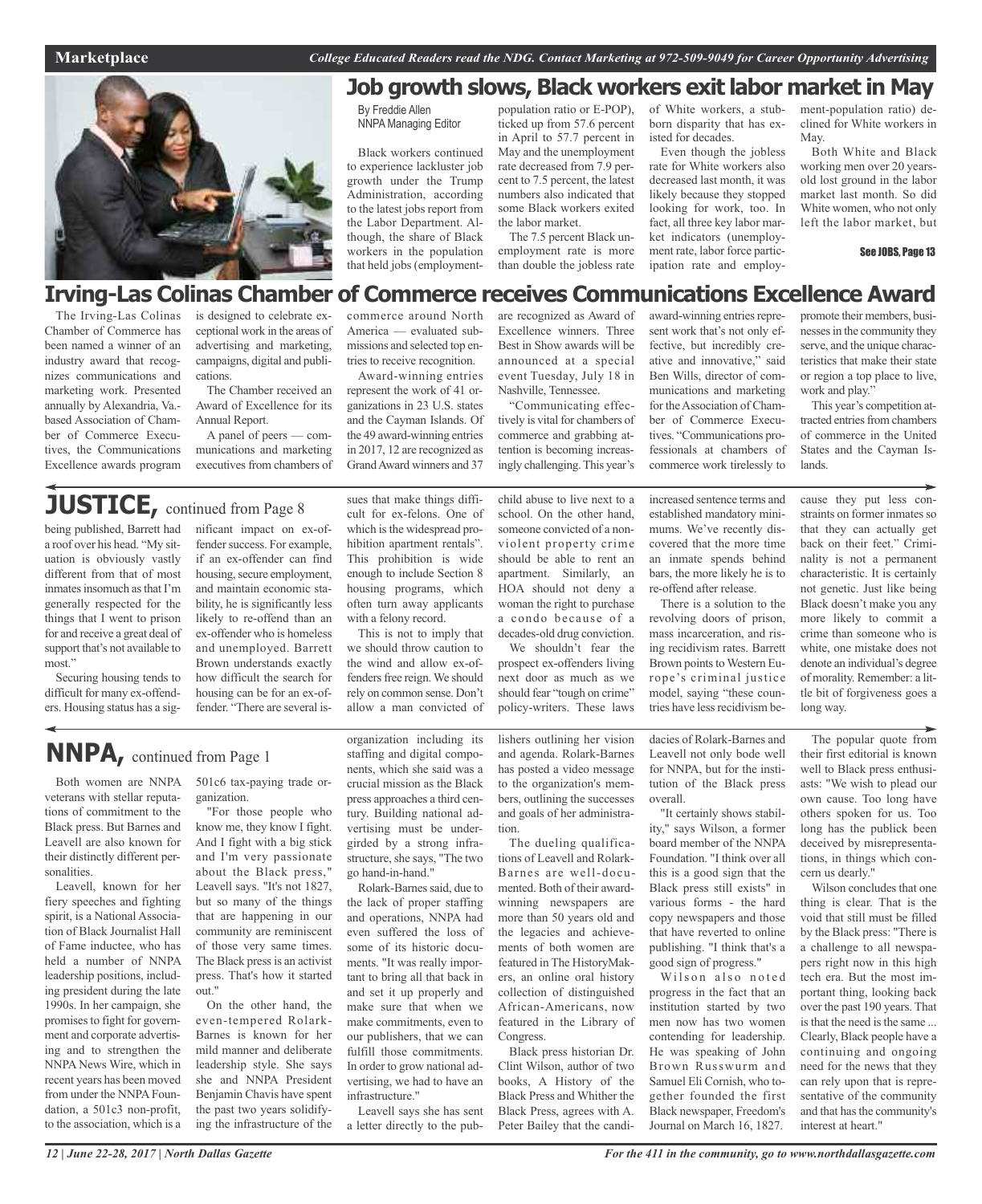### **JOBS,** continued from Page <sup>12</sup>

were also employed at lower rates in May than the previous month.

Meanwhile, Black women entered the labor market and found jobs at higher rates in May compared to April. The labor force participation rate for Black women increased from 62.7 percent April to 62.9 percent in May. The employment-population ratio also increased from 58.4 percent in April to 58.6 percent in May.

In a blog about the labor market for the Economic Policy Institute (EPI), researchers noted that job growth has slowed.

" Adding in May's 138,000 net new jobs, monthly job growth averaged 162,000 so far in 2017, and just 121,000 over the last three months, down from an average monthly gain of 187,000 jobs in 2016," the post said. "While employment growth would be expected to slow as the economy approaches genuine full employment, other indicators suggest we are not that close to full employment yet, so this explanation seems insufficient."

Although the national unemployment rate was 4.3 percent in May, the lowest in 16 years, the EPI post

#### said that the labor force participation rate had been much higher in the past.

"Today, there are lots of would-be workers on the sidelines not being counted, who would take a job if offered one," the post said. "And, the drop in the unemployment rate in the past month is more of a sign of people giving up on finding a job than more people becoming employed."

The EPI post said that the American economy should not only be adding jobs, but also experiencing stronger wage growth.

Rep. Bobby Scott (D-Va.), recently joined Rep. Keith Ellison (D-Minn.) and Sens. Bernie Sanders (I-Vt.)

#### an amphitheater.

corner to visit the Texas Musicians Museum. There, visitors will find one-of-akind personal artifacts, history, instruments, photos and much more from such renowned Texas music legends as Buddy Holly, Janis Joplin, Selena, Beyoncé, ZZ Top and others. The museum and gift shop are open Wednesday to Saturday. The facility also hosts concerts. Visit TexasMusiciansMuseum.com for times and Within walking distance from downtown, The Delaware at Heritage Crossing is Irving's newest master-planned community. When completed, the first phase of the project will offer 40 new single-family homes along picturesque Delaware Creek and its trail system. Close to Irving's Downtown Heritage District, two more phases to the community are planned. K. Hovnanian Homes is the builder.

Renovation of Irving's historic homes is on the upswing. Buyers are purchasing and remodeling these Craftsman-style homes to meet todays' standards

homebuilders to participate in the revitalization. In addition, the city will offer a five-acre tract to a developer to build single-family homes on multiple lots. For those interested in renova-

while enhancing the neigh-

and Patty Murray (D-Wash.) to introduce H.R. 15, the "Raise the Wage Act of

In a statement about the bill, Scott said that it's been ten long years since we last raised the minimum wage. "While 29 states have taken action to raise their wages above the federal minimum since then, minimum wage workers in 21 states are still paid \$7.25 an hour. This leaves a full-time, year-round worker with a dependent child living below the federal poverty threshold," said Scott. "Today's low-wage workers earn less per hour, adjusted for inflation, than their counterparts did 50 years

2017."

Additional opportunities are coming up. The Irving City Council recently approved a resolution to take bids on Heritage Crossing land the city owns. The city had set aside nearly 10 acres that now is recommended for residential development. The city will offer the tracts in multiple groupings and also will include single-lot offerings to encourage a variety of

borhood's appeal.

### **TISEO PAVING COMPANY** 419 E. Hwy. 80, Mesquite, TX 75150 Tel: (972) 289-0723 Fax (972) 216-5637

www.tiseopaving.com

Performing Concrete Street Paving in the Metroplex Area We Accept Subcontracting Bids For All Public Works Projects in the Dallas Area. We Are Accepting Applications for Concrete Mixer Drivers and Heavy Equip-

ment Mechanics

**Equal Opportunity Employer** 

#### ago, but productivity has nearly doubled over that same time period. That is unacceptable."

Scott said that the "Raise the Wage Act of 2017" provides an important contrast between the Democrats' agenda for working families and the agenda of President Trump and Congressional Republicans.

"President Trump and the [Republican] majority have used the 115th Congress and the beginning of the Trump Administration to roll back safety and health protections, to attempt to take away health care from 23 million Americans, to undermine civil rights enforce-

tion projects, there also are three existing single-family residences within the district that will be offered. If renovation is not feasible, the city will allow new housing to be built on these

The city also will offer 0.2 acres at 124 S. O'Connor Road for commercial

properties.

ment, and to advance legislation that would deny workers their hard-earned overtime pay," said Scott. "By passing the 'Raise the Wage Act,' we can ensure that no one who works hard and plays by the rules has to live in poverty."

Scott continued: "Passing the 'Raise the Wage Act' is the right thing to do. It's the fair thing to do. And it's long overdue."

*Freddie Allen is the National News Editor for the NNPA News Wire, available to 200-plus Black newspapers and 20 million readers. You can follow Freddie on Twitter and Instagram @freddieallenjr.*

development. It currently is a public parking lot, but the location at the intersection of O'Connor Road and Second Street is ideal for business because of high traffic counts and its prime location. Visit CityofIrving.org/LandBank for more information on the properties.



#### **PURSUE A CAREER AS A POLICE OFFICER OR FIREFIGHTER!**

• Competitive wages<br>• Array of benefits<br>• Education incentive pay<br>• ...and more

REGISTER ONLINE TO TAKE THE CITY OF IRVING'S NEXT CIVIL SERVICE ENTRANCE EXAM

#### *www.cityofirving.org*

*The City of Irving does not discriminate on the basis of race, sex, religion, age or disability in employment or the provision of services.*

another intriguing, affordable and vibrant neighborhood in Irving," said Irving City Manager Chris Hillman. "We have a strong focus on the area as we make significant investments, while striving to retain its heritage. As examples, the Innovation Center is about to open in the former Irving Central Library, with the new Irving Museum and Heritage Center opening next year. The Delaware Creek housing development is well underway with beautiful new singlefamily homes. In the next few years, we will continue to see tremendous progress." **IRVING,** continued from Page <sup>7</sup>

Take a stroll around the

### **Looking for energetic interns in the Dallas Area**

dates.

**More Developments** Irving's historic Heritage Park also is evolving. Nestled in the downtown center, upgrade plans call for renovation, expansion, additional parking, a gazebo and

<sup>A</sup> local community news- paper has an internship position available. The<br>goal is to provide students and aspiring writ-<br>ers an opportunity to gain<br>published clips, experience and professional feedback. The position is for 20 hours a week at



\$8.50 per hour. Assignments will include covering local events, phone interviews, and rewriting press releases.

**Send resume and writing samples to: inquiries1909@gmail.com**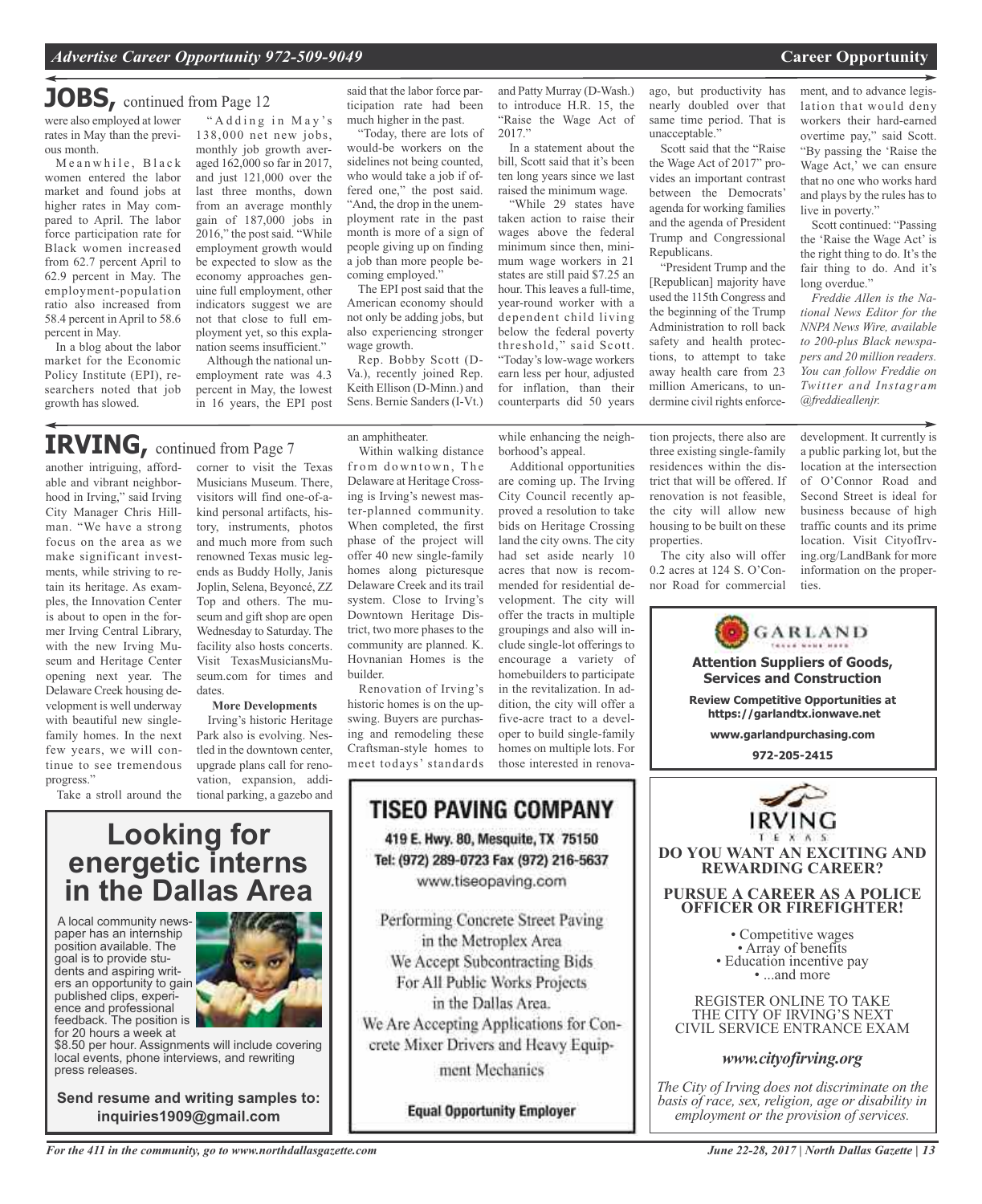#### **BETHEL BIBLE FELLOWSHIP, CARROLLTON (A PLACE TO BELONG)**

*NOTICE: Pastor Woodson serves the community by providing "Professional Therapy and Counseling Services" on a "Sliding Fee" scale. To schedule an appointment call the Pastoral Counseling Center at 972-526-4525 or email the church at www.bethelbiblefelloswhip.org*

Discover Hope and Help for daily living; and, you don't have to be a member to come. The Connect-2-Reflect (C2R) meetings are held in comfortable and relaxed homes, one in Carrollton and one in Plano, refreshments are served. Call the church for details.

#### **June 25, 9:45 a.m.**

You're invited to our Sunday "Prayer and Meditation" at 9:45 am. You will be blessed and inspired. You don't want to miss this!

#### **June 28, 7 p.m.**

Join us in Wednesday's Prayer and Bible Study Class with Pastor Brenda Patterson, Senior Pastor Woodson, Pastor Larry Gardner and others teaching a series on "Design for Discipleship and Understanding the Bible, Book 7, and Chapter 5." Spiritual maturity is God's desire for you. It's Time to Grow; Ephesians 4:12 & 13.

Dr. Terrance Woodson, Senior Pastor 1944 E. Hebron Parkway Carrollton, TX 75007 972-492-4300 www.bethelbiblefelloswhip.org

#### **FELLOWSHIP CHRISTIAN CENTER CHURCH IN ALLEN "THE SHIP"**

 $\mathcal{L}_\text{max}$  , and the set of the set of the set of the set of the set of the set of the set of the set of the set of the set of the set of the set of the set of the set of the set of the set of the set of the set of the

Follow us on Social Media

(Facebook, Twitter, YouTube and Vimeo).

**June 25, 8 a.m.**

Join us in our Sunday Morning Services as we praise and worship God in the Joycie Turner Fellowship Hall; followed by our Sunday Worship Services; and bring someone with you, you will be blessed.

#### **June 28, 7 p.m.**

Join us in our Wednesday's 12 Noon-Day Live, Prayer and Bible Study and/or our Wednesday Night Live, Prayer and Bible Study at 7 p.m. to learn more about God's Word. Be encouraged by God's plan for your maturity and His glory; and most of all; be prepared to grow.

#### **June 12 until August 20**

This is a 70 Day Challenge in seven stages of development by praying daily; reading the book of the quarter, "Chase the Lion" by Mark Batterson; preparing a household budget for the summer; exercising at least three days a week; a Spiritual Workout on a Sunday, Wednesday or Saturday; Tithing the Bible Way; and learning how to forgive. Call the church for details.

Dr. W. L. Stafford, Sr., Ed. D. Senior Pastor 1609 14th Street Plano, TX 75074

972-379-3287 www.theship3c.org  $\overline{\phantom{a}}$  ,  $\overline{\phantom{a}}$  ,  $\overline{\phantom{a}}$  ,  $\overline{\phantom{a}}$  ,  $\overline{\phantom{a}}$  ,  $\overline{\phantom{a}}$  ,  $\overline{\phantom{a}}$  ,  $\overline{\phantom{a}}$  ,  $\overline{\phantom{a}}$  ,  $\overline{\phantom{a}}$  ,  $\overline{\phantom{a}}$  ,  $\overline{\phantom{a}}$  ,  $\overline{\phantom{a}}$  ,  $\overline{\phantom{a}}$  ,  $\overline{\phantom{a}}$  ,  $\overline{\phantom{a}}$ 

#### **INSPIRING BODY OF CHRIST CHURCH, Let's Go Fishing! MATTHEW 4:19**

**June 23, 2017** All men are invited to Men's Ministry meeting each Friday night at 7 p.m., (IBOC promotes proactive male leadership.)

**June 25, 10 a.m.** You're invited this Sunday as we praise, worship, honor and magnify God's Holy name.

Brazilian Church.

and His glory.

Pastor Sam Fenceroy Senior Pastor and Pastor Gloria Fenceroy 300 Chisholm Place Plano, TX 75075 972-633-5511 www.mocop.org

 $\overline{\phantom{a}}$  ,  $\overline{\phantom{a}}$  ,  $\overline{\phantom{a}}$  ,  $\overline{\phantom{a}}$  ,  $\overline{\phantom{a}}$  ,  $\overline{\phantom{a}}$  ,  $\overline{\phantom{a}}$  ,  $\overline{\phantom{a}}$  ,  $\overline{\phantom{a}}$  ,  $\overline{\phantom{a}}$  ,  $\overline{\phantom{a}}$  ,  $\overline{\phantom{a}}$  ,  $\overline{\phantom{a}}$  ,  $\overline{\phantom{a}}$  ,  $\overline{\phantom{a}}$  ,  $\overline{\phantom{a}}$ 

**SHILOH MBC IN PLANO (WHERE COMMUNITY BECOMES FAMILY)**

Come and connect to God through Shiloh; grow in Christ through the study of God's Word; and Serve God through service to each other

**June 28, 7 p.m.** You're invited to our Wednesday's Bible Study class; you will learn what God has to say to us. Come to be encouraged by God's plan for yourspiritual growth

**June 26, 7 p.m.** Join us in Monday School as we grow in God's Word; learn what God has to say to us.

Pastor Rickie Rush 7701 S Westmoreland Road Dallas, TX 75237 972-372-4262 www.Ibocchurch.org

 $\overline{\phantom{a}}$  ,  $\overline{\phantom{a}}$  ,  $\overline{\phantom{a}}$  ,  $\overline{\phantom{a}}$  ,  $\overline{\phantom{a}}$  ,  $\overline{\phantom{a}}$  ,  $\overline{\phantom{a}}$  ,  $\overline{\phantom{a}}$  ,  $\overline{\phantom{a}}$  ,  $\overline{\phantom{a}}$  ,  $\overline{\phantom{a}}$  ,  $\overline{\phantom{a}}$  ,  $\overline{\phantom{a}}$  ,  $\overline{\phantom{a}}$  ,  $\overline{\phantom{a}}$  ,  $\overline{\phantom{a}}$ 

#### **MT. OLIVE CHURCH OF PLANO (MOCOP) (Uniting the Body of Christ Among Nations)**

**June 25, 10 a.m.** Join us for Worship Service as we praise and worship God for His Honor and His glory; and don't forget to comeback at 7 p.m. for our

#### **MT. OLIVE CHURCH OF PLANO** 300 Chishoim Pl. Plano, TX 75075 972-633-5511 Answers you need, Hope for today is waiting for you... · Sunday School for all ages 8:30 am  $9-30$  am · Sunday Morning Prayer  $10:00$  am · Sunday Service · Wednesday Night Service 7:00 pm Pastor Sam Fencerov Pastry Gloria Fenceroy www.mocop.org Radio Programs 'Vision & Truth Live" "Truth Made Simple" :<br>all Pastor Sam<br>WRD 193.7 FM THE WORD i to Pastor S<br>Fri. 5:25pm 5.30pm KODBE 1040 AB

and to the world. John 12:26.

#### **June 25, 8 a.m.**

Join us for Worship Services and fellowship as we give God all glory, honor and praise.

#### **June 28, 7 p.m.**

You're invited to our Wednesday's Bible Study to learn more about God's Word. Come and be encouraged by God's plan for your maturity and growth; it's all for His glory and His honor. We are, "Growing in Christ through the study of His Word."

**July 9, 8 a.m. & 11 a.m.** Join us for our annual Friends & Family Day; you will enjoy the fellowship, fun and food during the 8 a.m. and in the 11 a.m. Worship Services.

Our church ministries offer opportunities for motivation and growth; join us and see. Be blessed of the Lord.

Dr. Isaiah Joshua, Jr. Senior Pastor 920 E. 14th Street Plano, TX 75074 972-423-6695 www.smbcplano.org



NDG now has a "Special Advertising Package"for churches and non-profit organizations that need to let the community know about your Special Event.

#### Opportunity You Can Measure...

#### **Church Events**

- Church Anniversary
- Pastor's Anniversary
- Women's Day
- Men's Day

#### **Non-Profit Org. Events**

- Fundraisers
- (Concerts)
- Special Events
- (Personal or Community)

### Special Rate \$199

(Black & White, per insertion) Ad size - 4.905"x 6"(Quarter Page, B&W) (NOTE: Color Ad \$75 extra per inserion) Production disclaimer - NDG ad meake-ready is not included in promotion. Layout/production of "copy ready"ad will be a nominal extra cost. E-mail ad copy to: Marketing@NorthDallasGazette.com or call our Marketing Department today! 509.



*14 | June 22-28, 2017 | North Dallas Gazette*

#### **Church Happenings www.NorthDallasGazette.com**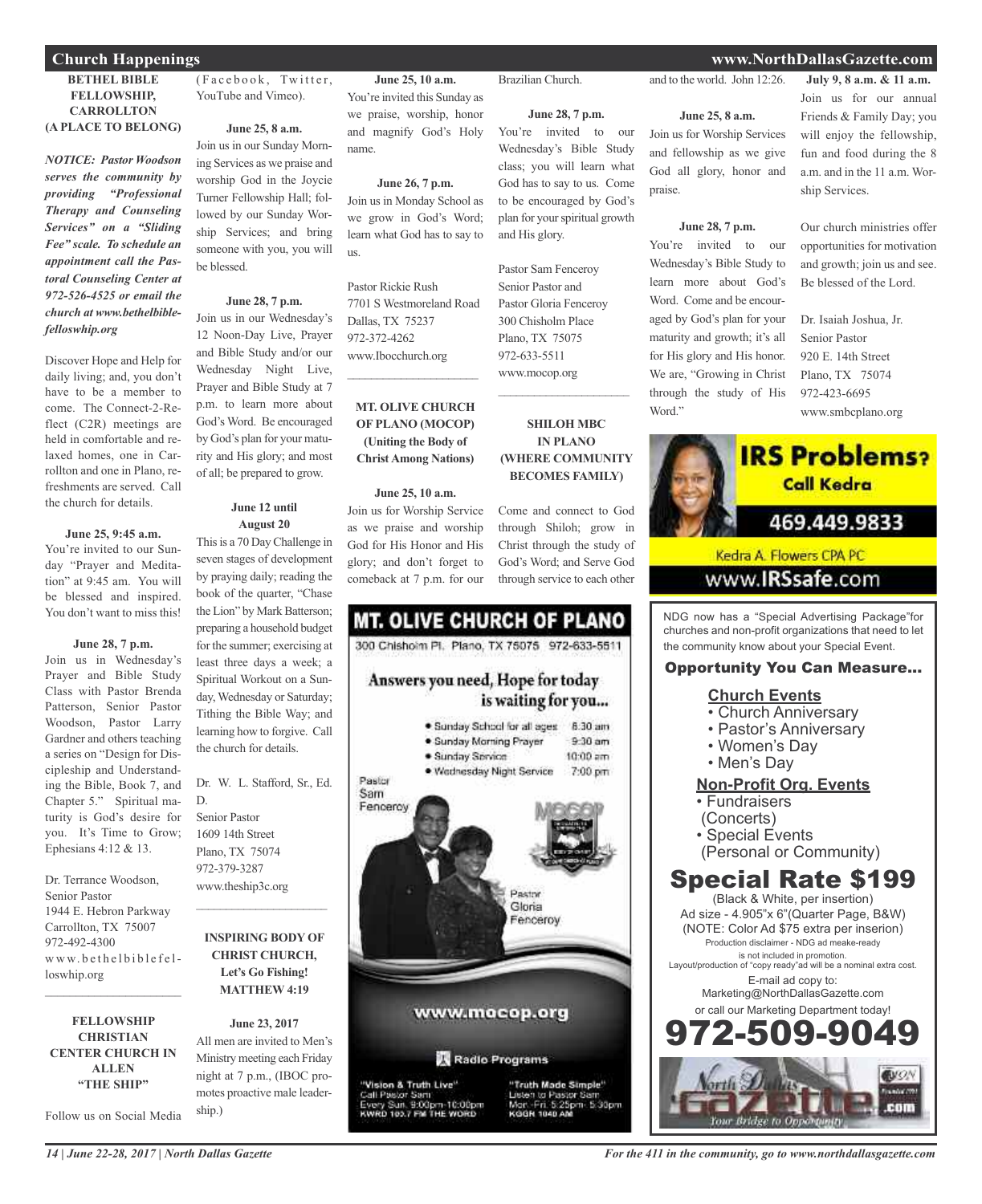that they will not be supported in idleness either there or elsewhere."

Planters and other slaveholders had migrated into Texas from eastern states to

See TARPLEY, Page 16

# **Juneteenth Celebration**



*Send email to: businessoffice@ northdallasgazette.com to sign up for Sister Tarpley's weekly electronic newsletter.*

Juneteenth, also known as Juneteenth Independence Day or Freedom Day, is a holiday that commemorates the June 19, 1865, announcement of the abolition of slavery in Texas.

And, more generally the emancipation of Black slaves throughout the Confederate South.

Celebrated on June 19, the word is a combination of "June" and "nineteenth". Juneteenth is recognized as a state holiday or special day of observance in fortyfive states.

The holiday is observed primarily in local celebrations. Traditions include public readings of the Emancipation Proclamation, singing traditional songs such as "Swing Low, Sweet Chariot" and "Lift Every Voice and Sing".

And also, readings by noted Black writers such as Ralph Ellison and Maya

Angelou are read.

Celebrations may include parades, rodeos, street fairs, cookouts, family reunions,

park parties, historical reen-General Gordon Granger aractments, or Miss Juneteenth contests.

During the American Civil War, President Abraham Lincoln issued the Emancipation Proclamation on September 22, 1862, with an effective date of January 1, 1863.

It declared all slaves to be freed in the Confederate States of America in rebellion and not in Union hands.

More isolated geographically, Texas was not a battleground, and thus its slaves were not affected by the Emancipation Proclamation unless they escaped.

Planters and other slaveholders had migrated into Texas from eastern states to escape the fighting, and many brought their slaves with them, increasing by the thousands the number of slaves in the state at the end of the Civil War.

Although most slaves lived in rural areas, more than 1000 resided in both Galveston and Houston by 1860, with several hundred in other large towns.

By 1865, there were an estimated 250,000 slaves in Texas. As news of the end of the war moved slowly, it did not reach Texas until May 1865, and the Army of the Trans-Mississippi did not surrender until June 2. On June 18, 1865, Union

rived at Galveston Island with 2,000 federal troops to occupy Texas on behalf of the federal government.

On June 19, standing on the balcony of Galveston's Ashton Villa, Granger read aloud the contents of "General Order No. 3", announcing the total emancipation of slaves:

"The people of Texas are informed that, in accordance with a proclamation from the Executive of the United States, all slaves are free.

employer and hired labor. The freedmen are advised to remain quietly at their present homes and work for

They are informed that they will not be allowed to collect at military posts and

wages.

This involves an absolute equality of personal rights and rights of property between former masters and slaves, and the connection heretofore existing between them becomes that between



*2017 Graduate Devyn Micah Hill of Oklahoma Baptist University. Devyn has a Bachelor of Business Administration in Computer Information Systems. He has been on the OBU Swim Team Member for four years. His parents are Dwight and Bobbie Hill, and his grandparents are Elma Springer and the late Calvin, and Evelyn Hill. Next, Devyn will pursue an MBA in Project Management at OBU Graduate School where he has accepted a position as Graduate Assistant for the OBU Swim Team.*



www.thest-p3c.org

**Early Morning Service** 

200 W. Balmout Drive

Allei, TX 75013

**SUULE** 

reflect on the past with **Historical Perspectives from Sister Tarpley** Hear what it was like growing up in <sup>a</sup> very different Dallas when Booker T. Washington was <sup>a</sup> black school. Sister Tarpley graduated frm there and went on to college and later became <sup>a</sup> city councilmember in Carrollton.

972.379.3287

Sunday Murning Worship

Sarry Elementary

1550 Edebase vs Drive

**Look for NDGTV at NorthDallasGazette.com**

Second Nnyboardist Needed: Please Call For Into

DUFelowship Opistive

1609 14th St., Plano, TX 75074 A Kingdam Building Church

200 W. Talmaux Dress

Allen, TX 73013

230.13

Wednesday Night Live  $\frac{\text{Alka}_{11}}{9.50 \text{ a.m.}}$ 



*For the 411 in the community, go to www.northdallasgazette.com*



www.smbcplano.org

Contact Information: 972-423-6695